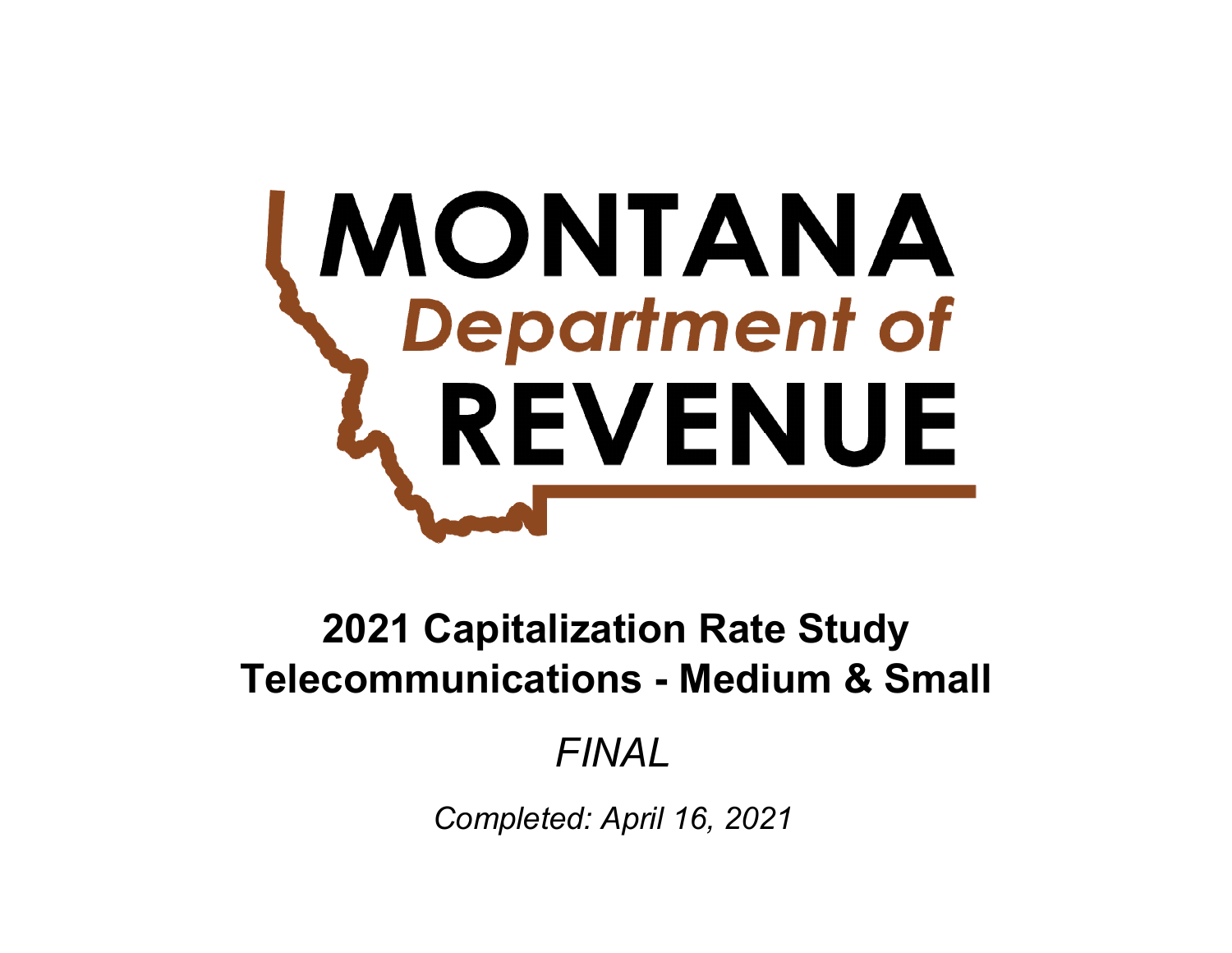# **Yield Capitalization Rate Conclusion**

**Industry: Telecommunications - Medium & Small**

**2021 Assessment Year**

| Capital Structure <sup>[1]</sup>                                       |          |           |
|------------------------------------------------------------------------|----------|-----------|
| Equity                                                                 | 30.00%   |           |
| Debt                                                                   | 70.00%   |           |
| <b>Equity Cost of Capital</b>                                          |          | Weighting |
| Capital Asset Pricing Model - Ex Post <sup>[2]</sup>                   | $9.06\%$ | 45%       |
| Capital Asset Pricing Model - Ex Ante [2]                              | 7.38%    | 35%       |
| 3 Stage Dividend Discount Model - Dividends <sup>[3]</sup>             | 10.50%   | 10%       |
| 3 Stage Dividend Discount Model - Earnings <sup>[3]</sup>              | 9.65%    | 10%       |
| <b>Weighted Average</b>                                                | 8.68%    | 100%      |
| Selected Cost of Equity                                                | 8.68%    |           |
| Debt Cost of Capital <sup>[4]</sup>                                    |          | Weighting |
| A - Mergent's - Avg. YTM of A Rated Corporate Bonds <sup>[4]</sup>     | 2.72%    | $0\%$     |
| Baa - Mergent's - Avg. YTM of Baa Rated Corporate Bonds <sup>[4]</sup> | 3.16%    | $0\%$     |
| Ba - MTDOR - Avg. YTM of Ba Rated Corporate Bonds [5]                  | 6.54%    | 50%       |
| B - MTDOR - Avg. YTM of Ba Rated Corporate Bonds <sup>[5]</sup>        | 7.92%    | 50%       |
| <b>Weighted Average</b>                                                | 7.23%    | 100%      |
| Selected Cost of Debt                                                  | 7.23%    |           |
|                                                                        |          |           |

# **Weighted Average Cost of Capital (WACC)**

| Source of             | Capital          |                        | <b>Marginal Tax</b> | <b>After-tax Cost</b> |                      |
|-----------------------|------------------|------------------------|---------------------|-----------------------|----------------------|
| Capital               | <b>Structure</b> | <b>Cost of Capital</b> | Rate                | of Capital            | <b>Weighted Cost</b> |
| Equity                | 30.00%           | 8.68%                  |                     | 8.68%                 | 2.60%                |
| Debt                  | 70.00%           | 7.23%                  | 24.00%              | 5.49%                 | 3.85%                |
| <b>WACC</b>           | 100.00%          |                        |                     |                       | 6.45%                |
| <b>WACC (Rounded)</b> |                  |                        |                     |                       | 6.50%                |

#### <u>Notes</u>

[1] From worksheet: Capital Structure

[2] From worksheet: Capital Asset Pricing Model Summary

[3] From worksheet: Yield Equity Summary

[4] January 2021, Mergent Bond Record

[5] Montana Department of Revenue High Yield Debt Study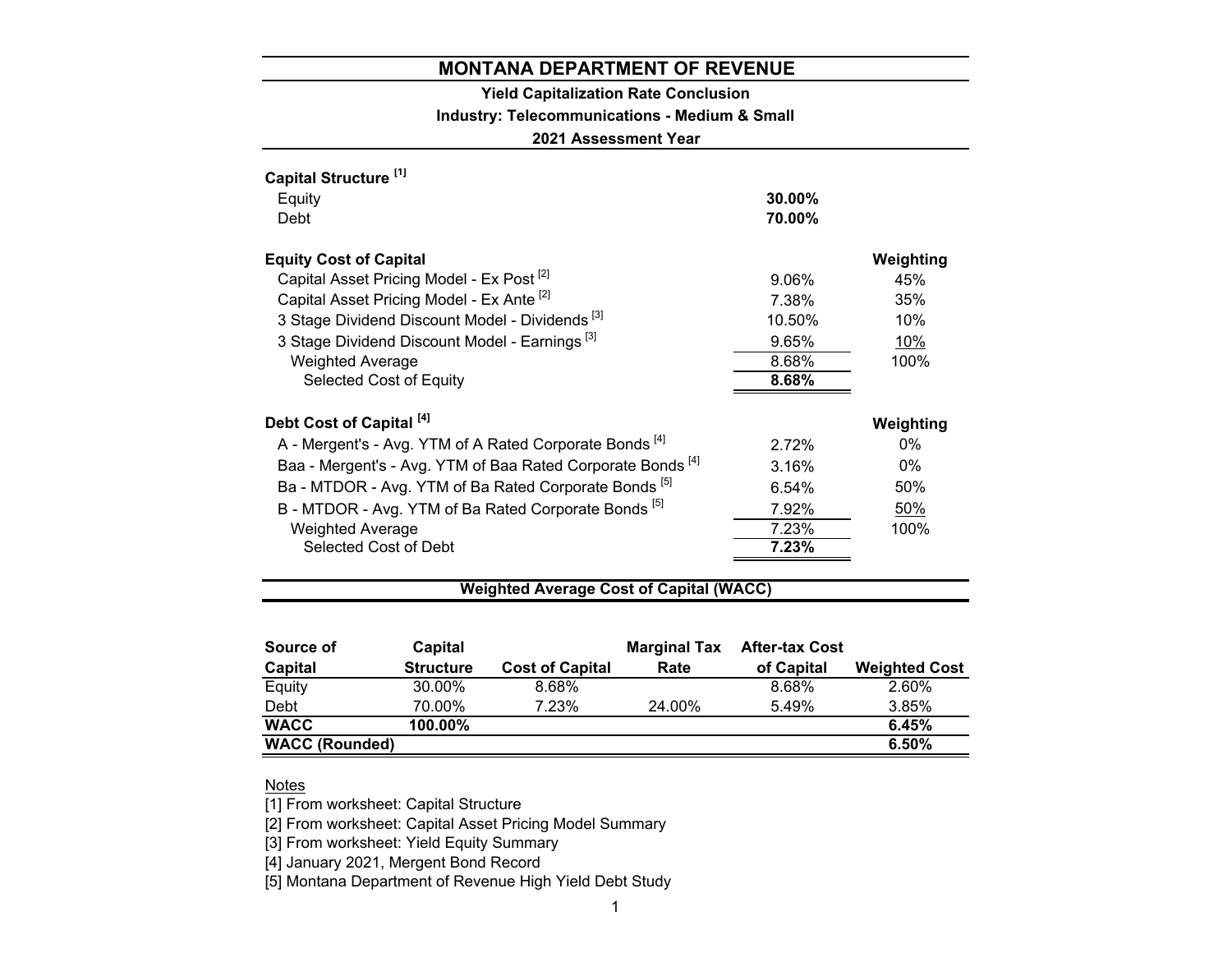# **2021 Assessment Year Industry: Telecommunications - Medium & Small Direct Capitalization Rate Conclusion**

| Capital Structure <sup>[1]</sup><br>Equity<br>Debt                         | $30.00\%$<br>70.00% |
|----------------------------------------------------------------------------|---------------------|
| <b>Equity Capitalization Rate [2]</b><br>NOI After-tax<br><b>GCF</b>       | 7.40%<br>41.90%     |
| Debt Capitalization Rate <sup>[3]</sup><br><b>Calculated Current Yield</b> | 5.40%               |

| <b>NOI After-tax Direct Capitalization Rate</b> |                             |                        |                             |                                     |                                    |  |  |  |
|-------------------------------------------------|-----------------------------|------------------------|-----------------------------|-------------------------------------|------------------------------------|--|--|--|
| <b>Source of Capital</b>                        | Capital<br><b>Structure</b> | Capitalization<br>Rate | <b>Marginal Tax</b><br>Rate | After-tax<br>Capitalization<br>Rate | Weighted<br>Capitalization<br>Rate |  |  |  |
| Equity                                          | 30.00%                      | 7.40%                  |                             | 7.40%                               | 2.22%                              |  |  |  |
| Debt                                            | 70.00%                      | 5.40%                  | 24.00%                      | 4.10%                               | 2.87%                              |  |  |  |
| <b>Total</b>                                    | 100.00%                     |                        |                             |                                     | 5.09%                              |  |  |  |
| <b>Total (Rounded)</b>                          |                             |                        |                             |                                     | 5.10%                              |  |  |  |

| <b>GCF Direct Capitalization Rate</b> |                             |                               |                             |                                     |                                    |  |  |  |
|---------------------------------------|-----------------------------|-------------------------------|-----------------------------|-------------------------------------|------------------------------------|--|--|--|
| <b>Source of Capital</b>              | Capital<br><b>Structure</b> | <b>Capitalization</b><br>Rate | <b>Marginal Tax</b><br>Rate | After-tax<br>Capitalization<br>Rate | Weighted<br>Capitalization<br>Rate |  |  |  |
| Equity                                | 30.00%                      | 41.90%                        |                             | 41.90%                              | 12.57%                             |  |  |  |
| Debt                                  | 70.00%                      | 5.40%                         | 24.00%                      | 4.10%                               | 2.87%                              |  |  |  |
| <b>WACC</b>                           | 100.00%                     |                               |                             |                                     | 15.44%                             |  |  |  |
| <b>Total (Rounded)</b>                |                             |                               |                             |                                     | 15.45%                             |  |  |  |

Notes:

[1] From worksheet: Capital Structure

[2] From worksheet: Direct Equity Summary

[3] From worksheet: Calculated Current Yield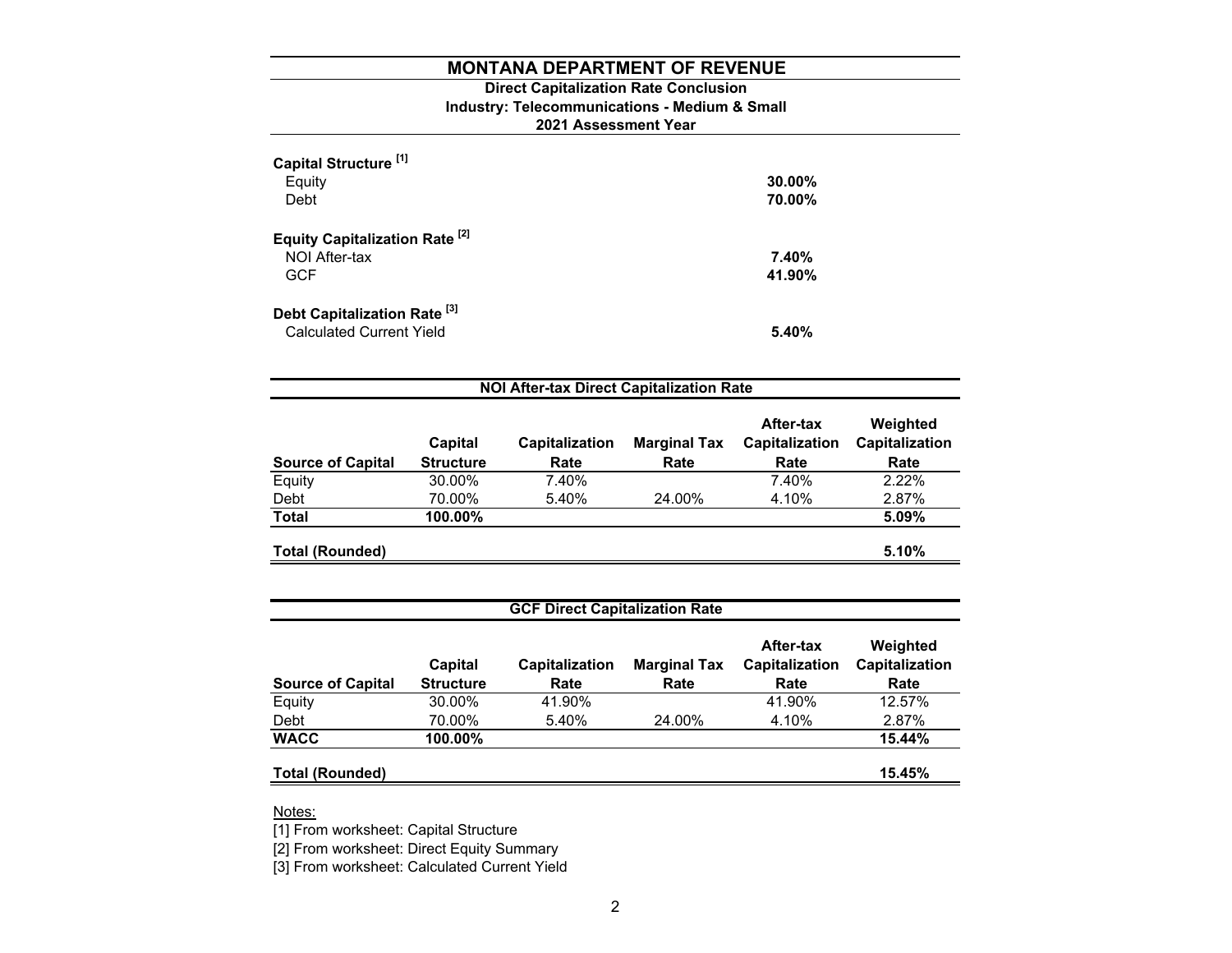#### **Selection of Guideline Companies Industry: Telecommunications - Medium & Small**

**2021 Assessment Year**

#### **Screening Requirements:**

The universe of companies is all companies listed in Value Line under the Cable TV, Telecom Services, and Telecom Utilities industries

Companies were then selected using the following screening criteria:

1. Headquartered and primarily operated in the United States.

2. Actively traded on an American exchange. All OTC and TO companies excluded.

3. Primarily provides two-way transmission of voice, image, data, or other information over wire, cable, fiber optics,

microwave, radio, satellite, or similar facilities.

4. Not engaged in material M&A activity.

5. Over \$100 Billion in market capitalization for Large Telecom Study.

| <b>Ticker Symbol</b> | Headquartered<br>/Incorporated in<br>the U.S. | <b>Actively traded</b><br>on American<br>exchange | Over \$100 Billion<br>in Market<br>Capitalization | Primarily<br>operates a<br>two-way<br>comm<br>network | <b>Consider as</b><br>Potential<br>Guideline<br>Company | Not Engaged in<br><b>Material M&amp;A</b><br><b>Activity</b><br>$(No = M&A)$ | Use as<br>Guideline<br>Company | <b>Note</b> |
|----------------------|-----------------------------------------------|---------------------------------------------------|---------------------------------------------------|-------------------------------------------------------|---------------------------------------------------------|------------------------------------------------------------------------------|--------------------------------|-------------|
| <b>AEY</b>           | No                                            | <b>NASDAQ</b>                                     | No                                                | N/A                                                   | No                                                      |                                                                              | No                             |             |
| <b>ALSK</b>          | Yes                                           | <b>NASDAQ</b>                                     | No                                                | Yes                                                   | Yes                                                     | <b>No</b>                                                                    | No                             | $[1]$       |
| AMX                  | No                                            | <b>NYSE</b>                                       | No                                                | N/A                                                   | No                                                      |                                                                              | No                             |             |
| <b>ATNI</b>          | No                                            | <b>NASDAQ</b>                                     | No                                                | N/A                                                   | No                                                      |                                                                              | No                             |             |
| <b>ATUS</b>          | Yes                                           | <b>NASDAQ</b>                                     | No                                                | Yes                                                   | Yes                                                     |                                                                              | Yes                            |             |
| <b>BAND</b>          | Yes                                           | <b>NASDAQ</b>                                     | No                                                | No                                                    | No                                                      |                                                                              | No                             |             |
| <b>BCE</b>           | No                                            | <b>NASDAQ</b>                                     | No                                                | N/A                                                   | No                                                      |                                                                              | No                             |             |
| <b>BCOMF</b>         | No                                            | NASdaqGS                                          | No                                                | N/A                                                   | No                                                      |                                                                              | No                             |             |
| CABO                 | Yes                                           | <b>NASDAQ</b>                                     | No                                                | Yes                                                   | Yes                                                     | No                                                                           | No                             | $[2]$       |
| CBB                  | Yes                                           | <b>NYSE</b>                                       | No                                                | Yes                                                   | Yes                                                     | No                                                                           | No                             | $[3]$       |
| CEL                  | No                                            | <b>NYSE</b>                                       | No                                                | N/A                                                   | No                                                      |                                                                              | No                             |             |
| <b>CHTR</b>          | Yes                                           | <b>NASDAQ</b>                                     | Yes                                               | Yes                                                   | Yes                                                     |                                                                              | No                             | $[9]$       |
| <b>CMSA</b>          | Yes                                           | <b>NASDAQ</b>                                     | Yes                                               | Yes                                                   | Yes                                                     |                                                                              | No                             | [9]         |
| CNSL                 | Yes                                           | NASDAQ                                            | No                                                | Yes                                                   | Yes                                                     |                                                                              | Yes                            |             |
| <b>DISH</b>          | Yes                                           | <b>NASDAQ</b>                                     | No                                                | No                                                    | Yes                                                     |                                                                              | No                             | [7]         |
| <b>DTEGY</b>         | No                                            | <b>NASDAQ</b>                                     | No                                                | N/A                                                   | No                                                      |                                                                              | No                             |             |
| DY                   | Yes                                           | <b>NYSE</b>                                       | No                                                | No                                                    | No                                                      |                                                                              | No                             |             |
| <b>FTRCQ</b>         | Yes                                           | <b>NASDAQ</b>                                     | No                                                | Yes                                                   | Yes                                                     |                                                                              | No                             | [4]         |
| GOGO                 | Yes                                           | <b>NASDAQ</b>                                     | No                                                | Yes                                                   | Yes                                                     | No                                                                           | No                             | $[5]$       |
| <b>GSAT</b>          | No                                            | <b>NYSE</b>                                       | No                                                | N/A                                                   | No                                                      |                                                                              | No                             |             |
| <b>HMTV</b>          | No                                            | <b>NASDAQ</b>                                     | No                                                | N/A                                                   | No                                                      |                                                                              | No                             |             |
| IDT                  | Yes                                           | <b>NYSE</b>                                       | No                                                | No                                                    | No                                                      |                                                                              | No                             |             |
| <b>IRDM</b>          | No                                            | <b>NASDAQ</b>                                     | No                                                | N/A                                                   | No                                                      |                                                                              | No                             |             |
| <b>JCOM</b>          | Yes                                           | <b>NASDAQ</b>                                     | No                                                | No                                                    | No                                                      |                                                                              | No                             |             |
| KT                   | No                                            | <b>NYSE</b>                                       | No                                                | N/A                                                   | No                                                      |                                                                              | No                             |             |
| LBTYA                | No                                            | <b>NASDAQ</b>                                     | No                                                | N/A                                                   | No                                                      |                                                                              | No                             |             |
| LILA                 | No                                            | <b>NASDAQ</b>                                     | No                                                | N/A                                                   | No                                                      |                                                                              | No                             |             |
| <b>LUMN</b>          | Yes                                           | <b>NYSE</b>                                       | No                                                | Yes                                                   | Yes                                                     |                                                                              | Yes                            |             |
| <b>OOMA</b>          | Yes                                           | <b>NYSE</b>                                       | No                                                | No                                                    | No                                                      |                                                                              | No                             |             |
| <b>OTEL</b>          | Yes                                           | NASDAQCM                                          | No                                                | Yes                                                   | Yes                                                     |                                                                              | No                             | [6]         |
| <b>RNET</b>          | Yes                                           | <b>NASDAQ</b>                                     | No                                                | Yes                                                   | No                                                      |                                                                              | No                             |             |
| <b>SATS</b>          | Yes                                           | <b>NASDAQ</b>                                     | No                                                | Yes                                                   | Yes                                                     |                                                                              | No                             | $[7]$       |
| <b>SHEN</b>          | Yes                                           | <b>NASDAQ</b>                                     | No                                                | Yes                                                   | Yes                                                     | No                                                                           | No                             | [8]         |
| <b>SYTA</b>          | No                                            | <b>NASDAQCM</b>                                   | No                                                | N/A                                                   | No                                                      |                                                                              | No                             |             |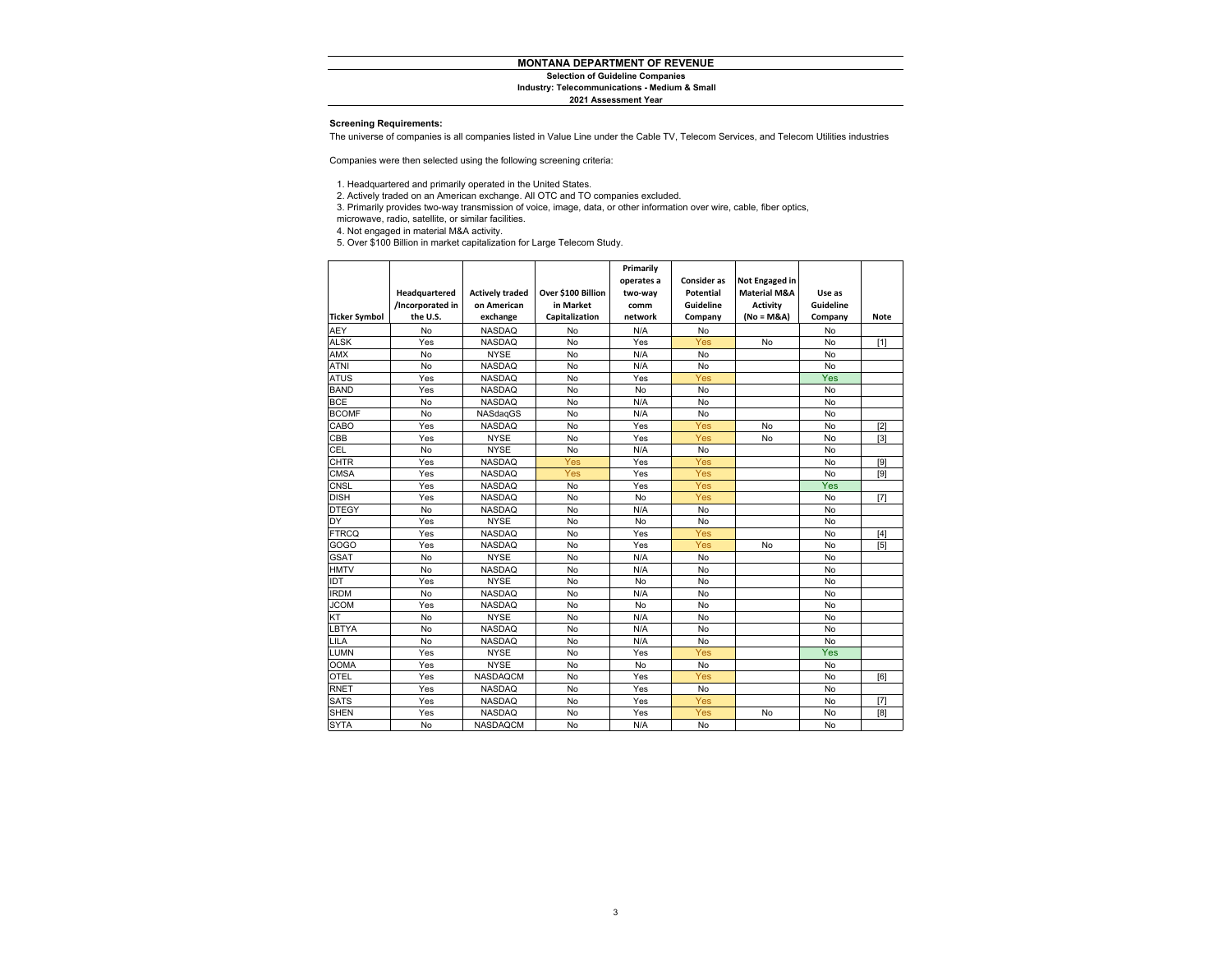#### **Selection of Guideline Companies**

**Industry: Telecommunications - Medium & Small**

**2021 Assessment Year**

#### **Screening Requirements:**

The universe of companies is all companies listed in Value Line under the Cable TV, Telecom Services, and Telecom Utilities industries

Companies were then selected using the following screening criteria:

1. Headquartered and primarily operated in the United States.

2. Actively traded on an American exchange. All OTC and TO companies excluded.

3. Primarily provides two-way transmission of voice, image, data, or other information over wire, cable, fiber optics,

microwave, radio, satellite, or similar facilities.

4. Not engaged in material M&A activity.

5. Over \$100 Billion in market capitalization for Large Telecom Study.

|                      |                                               |                                                   |                                                   | Primarily<br>operates a    | <b>Consider as</b>                | Not Engaged in                                           |                                |          |
|----------------------|-----------------------------------------------|---------------------------------------------------|---------------------------------------------------|----------------------------|-----------------------------------|----------------------------------------------------------|--------------------------------|----------|
| <b>Ticker Symbol</b> | Headquartered<br>/Incorporated in<br>the U.S. | <b>Actively traded</b><br>on American<br>exchange | Over \$100 Billion<br>in Market<br>Capitalization | two-way<br>comm<br>network | Potential<br>Guideline<br>Company | <b>Material M&amp;A</b><br><b>Activity</b><br>(No = M&A) | Use as<br>Guideline<br>Company | Note     |
| Iт                   | Yes                                           | <b>NYSE</b>                                       | <b>Yes</b>                                        | Yes                        | <b>Yes</b>                        |                                                          | No                             | [9]      |
| <b>TCX</b>           | No                                            | <b>NASDAQGS</b>                                   | No                                                | N/A                        | No                                |                                                          | No                             |          |
| <b>TDS</b>           | Yes                                           | <b>NYSE</b>                                       | No                                                | Yes                        | <b>Yes</b>                        |                                                          | <b>Yes</b>                     |          |
| <b>TEF</b>           | No                                            | <b>NYSE</b>                                       | No                                                | N/A                        | No                                |                                                          | No                             |          |
| <b>TIGO</b>          | No                                            | <b>NASDAQ</b>                                     | No                                                | N/A                        | No                                |                                                          | No                             |          |
| <b>TMUS</b>          | Yes                                           | <b>NASDAQ</b>                                     | <b>Yes</b>                                        | Yes                        | <b>Yes</b>                        |                                                          | No                             | [9]      |
| <b>USM</b>           | Yes                                           | <b>NYSE</b>                                       | No                                                | Yes                        | <b>Yes</b>                        |                                                          | <b>Yes</b>                     |          |
| VG                   | No                                            | <b>NASDAQ</b>                                     | No                                                | N/A                        | No                                |                                                          | No                             |          |
| VOD                  | No                                            | <b>NASDAQ</b>                                     | No                                                | N/A                        | No                                |                                                          | No                             |          |
| VZ                   | Yes                                           | <b>NYSE</b>                                       | <b>Yes</b>                                        | Yes                        | <b>Yes</b>                        |                                                          | No                             | [9]      |
| <b>WOW</b>           | Yes                                           | <b>NASDAQ</b>                                     | No                                                | Yes                        | <b>Yes</b>                        |                                                          | <b>Yes</b>                     |          |
| ZM                   | Yes                                           | <b>NASDAQ</b>                                     | <b>Yes</b>                                        | Yes                        | <b>Yes</b>                        |                                                          | No                             | [7], [9] |

#### Notes

[1] Agreed to be acquired by ATN International Inc. after prior agreement was terminated .

[2] Acquiring Hargray Communications to close in second quarter of 2021.

[3] Being acquired by Macquarie Infrastructure Partners.

[4] In Chapter 11 bankruptcy.

[5] In December 2020 sold Commercial Aviation Business and still unranked.

[6] In July 2020 annouced agreement to be acquired by Oak Hill Capital, a private equity firm.

[7] Primary business not consistent with other GPC.ie., satellite, broadband, cloud based.

[8] Wireless unit being sold to T-Mobile US Inc.

[9] Companies with a market capitalization over \$100 billion will be in the Large Telecom Cap Rate Study

#### Prior Year Guideline Companies

Removed CBB and SHEN for M&A Added USM and CenturyLink (CTL became LUMN)

#### Greater than \$100 MM market cap

Added TMUS as a guideline Company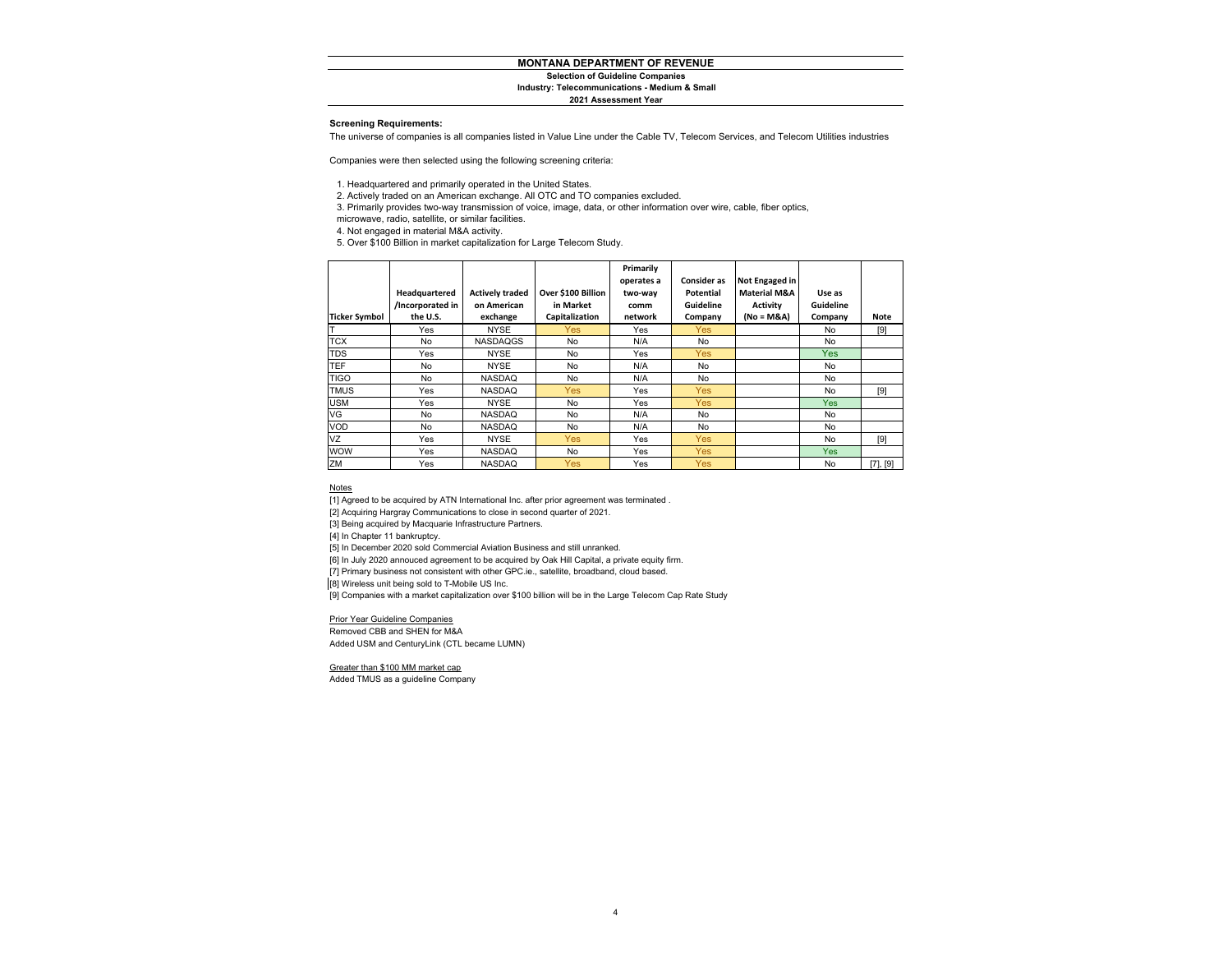# **Support for Capital Structure**

**Telecommunications - Medium & Small**

#### **2021 Assessment Year**

## *(\$ and Shares Outstanding In Millions, Except Per Share Amounts)*

| A                    | в                      | C                  | D          | Е.                     |                                                  | G                   | н                   |                  | J                  | ĸ                                               |            | М                | N                |
|----------------------|------------------------|--------------------|------------|------------------------|--------------------------------------------------|---------------------|---------------------|------------------|--------------------|-------------------------------------------------|------------|------------------|------------------|
|                      |                        | <b>Industry</b>    | Financial  | <b>Shares</b>          | <b>End of</b><br>Year<br>Closing<br><b>Stock</b> | <b>MV</b><br>Common | <b>MV Preferred</b> | <b>MV Long</b>   | PV of<br>Operating | Total<br>Common,<br>Preferred, LT<br>Debt, & Op |            | %                | % Debt &         |
| <b>Ticker</b>        | Company                | Group              |            | Strength   Outstanding | <b>Price</b>                                     | <b>Stock</b>        | <b>Stock</b>        | <b>Term Debt</b> | Leases             | Leases                                          | $%$ Common | <b>Preferred</b> | <b>Op Leases</b> |
|                      |                        | Value Line         | Value Line | $10-K$                 | Yahoo                                            | ExF                 | $10-K$              | 10-K             | 10-K               | $G+H+I+J$                                       | G/K        | H/K              | $(l+J)/K$        |
|                      |                        |                    |            |                        |                                                  |                     | Note [1]            | [Note 2]         |                    |                                                 |            |                  |                  |
| <b>ATUS</b>          | <b>Altice USA</b>      | <b>CABLETV</b>     | B          | 476                    | 37.87                                            | 18,044              | $\Omega$            | 27,970           | 296                | 46,310                                          | 39%        | $0\%$            | 61%              |
| <b>CNSL</b>          | Consol. Communic.      | <b>TELUTIL</b>     | $C+$       | 79                     | 4.89                                             | 387                 | 0                   | 2,011            | 26                 | 2,425                                           | 16%        | 0%               | 84%              |
| <b>LUMN</b>          | Lumen Technologies     | <b>TELUTIL</b>     | B          | 1,097                  | 9.57                                             | 10,496              | 0                   | 33,512           | 1,784              | 45,792                                          | 23%        | 0%               | 77%              |
| <b>TDS</b>           | Telephone & Data       | <b>TELESERV IB</b> |            | 114                    | 18.40                                            | 2,105               |                     | 3,657            | 1,069              | 6,831                                           | 31%        | 0%               | 69%              |
| <b>USM</b>           | U.S. Cellular          | TELESERV B+        |            | 86                     | 30.69                                            | 2,642               | 0                   | 2,708            | 991                | 6,341                                           | 42%        | 0%               | 58%              |
| <b>WOW</b>           | WideOpenWest Inc.      | <b>CABLETV</b>     | $C++$      | 87                     | 10.67                                            | 927                 | 0                   | 2,203            | 28                 | 3,158                                           | 29%        | 0%               | 71%              |
| <b>All Companies</b> |                        |                    |            |                        |                                                  | 34,601              | $\overline{0}$      | 72,062           | 4,194              | 110,856                                         | 31%        | 0%               | 69%              |
| Average              |                        |                    |            |                        |                                                  |                     |                     |                  |                    |                                                 | 30%        | 0%               | 70%              |
| Median               |                        |                    |            |                        |                                                  |                     |                     |                  |                    |                                                 | 30%        | 0%               | 70%              |
|                      | <b>Trimmed Average</b> |                    |            |                        |                                                  |                     |                     |                  |                    |                                                 | 31%        | 0%               | 69%              |
| High                 |                        |                    |            |                        |                                                  |                     |                     |                  |                    |                                                 | 42%        | 0%               | 84%              |
| Low                  |                        |                    |            |                        |                                                  |                     |                     |                  |                    |                                                 | 16%        | 0%               | 58%              |
| <b>Selected</b>      |                        |                    |            |                        |                                                  |                     |                     |                  |                    |                                                 | 30%        |                  | 70%              |

2 Years Prior 28% 0% 72%

**Median**

72%

[1] Market value of preferred stock assumed to equal book value Cover Current Year 30% 70% 70% 70%

[2] Market value of debt is fair value of long term debt from 10-K notes **Prior Year** 28% 0% 72% 72%

# **Rationale for Changes to Guideline Companies** 3 Year Average 28% 0% 72%

**2021 Changes to Guideline Companies**

Removed CBB and SHEN for M&A Added USM and CenturyLink (CTL became LUMN)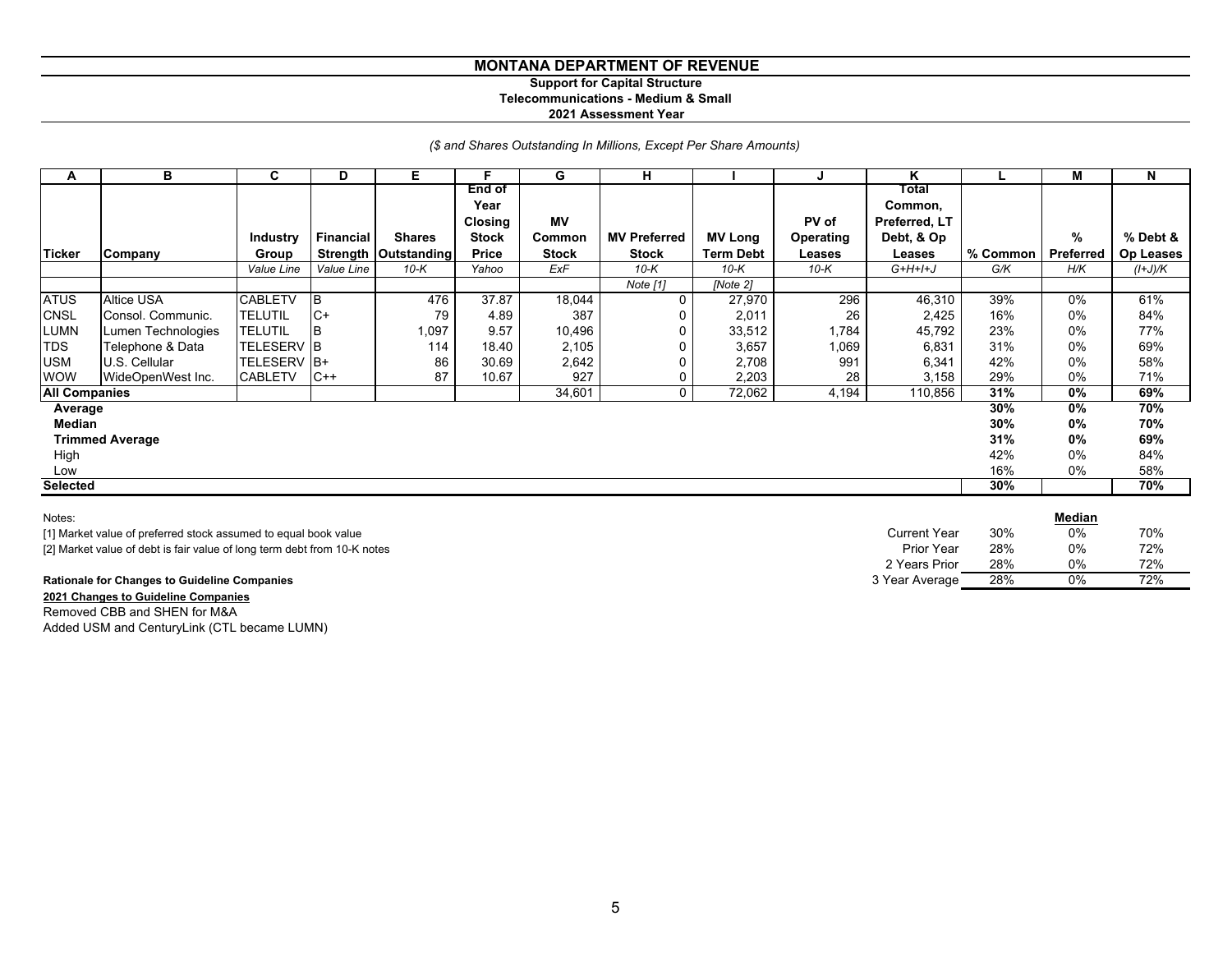# **Telecommunications - Medium & Small Capital Asset Pricing Model (CAPM)**

**2021 Assessment Year**

#### *k <sup>e</sup>= R <sup>f</sup><sup>+</sup>β x ERP*

|           |                                   | Ex Post | Ex Ante |
|-----------|-----------------------------------|---------|---------|
| $K_{e}$   | Cost of Equity                    | 9.06%   | 7.38%   |
| $R_f =$   | <b>Risk Free Rate</b>             | 1.45%   | 1.45%   |
| $\beta =$ | Beta                              | 1.05    | 1.05    |
| $ERP =$   | Equity Risk Premium $(R_m - R_f)$ | 7.25%   | 5.65%   |
| $R_m =$   | Market Rate of Return             | 8.70%   | 7.10%   |

#### **Risk Free Rate Measures (Rf):**

| The Value Line Investment Survey: Selection & Opinion <sup>[1]</sup>                                                                                                                                                            |       |
|---------------------------------------------------------------------------------------------------------------------------------------------------------------------------------------------------------------------------------|-------|
| January 1, 2021 Page 701                                                                                                                                                                                                        |       |
| Selected Yields on Taxable U.S. Treasury Securities as of 12/21/20                                                                                                                                                              |       |
| 10-year                                                                                                                                                                                                                         | 0.95% |
| 30-year                                                                                                                                                                                                                         | 1.68% |
| Federal Reserve Statistical Release <sup>[2]</sup> and U.S. Department of the Treasury, Daily Treasury Yield Curve Rates <sup>[3]</sup><br>U.S. government securities, Treasury constant maturities, Nominal, December 31, 2020 |       |
| 10-year                                                                                                                                                                                                                         | 0.93% |
| $20$ -year                                                                                                                                                                                                                      | 1.45% |
| 30-year                                                                                                                                                                                                                         | 1.65% |
| <b>Risk Free Rate Selected</b>                                                                                                                                                                                                  | 1.45% |

#### <u>Notes</u>

[1] "Value Line Selection & Opinion", Value Line (January 3, 2020)

[2] https://www.federalreserve.gov/datadownload/Choose.aspx?rel=H.15

[3] https://www.treasury.gov/resource-center/data-chart-center/interest-rates/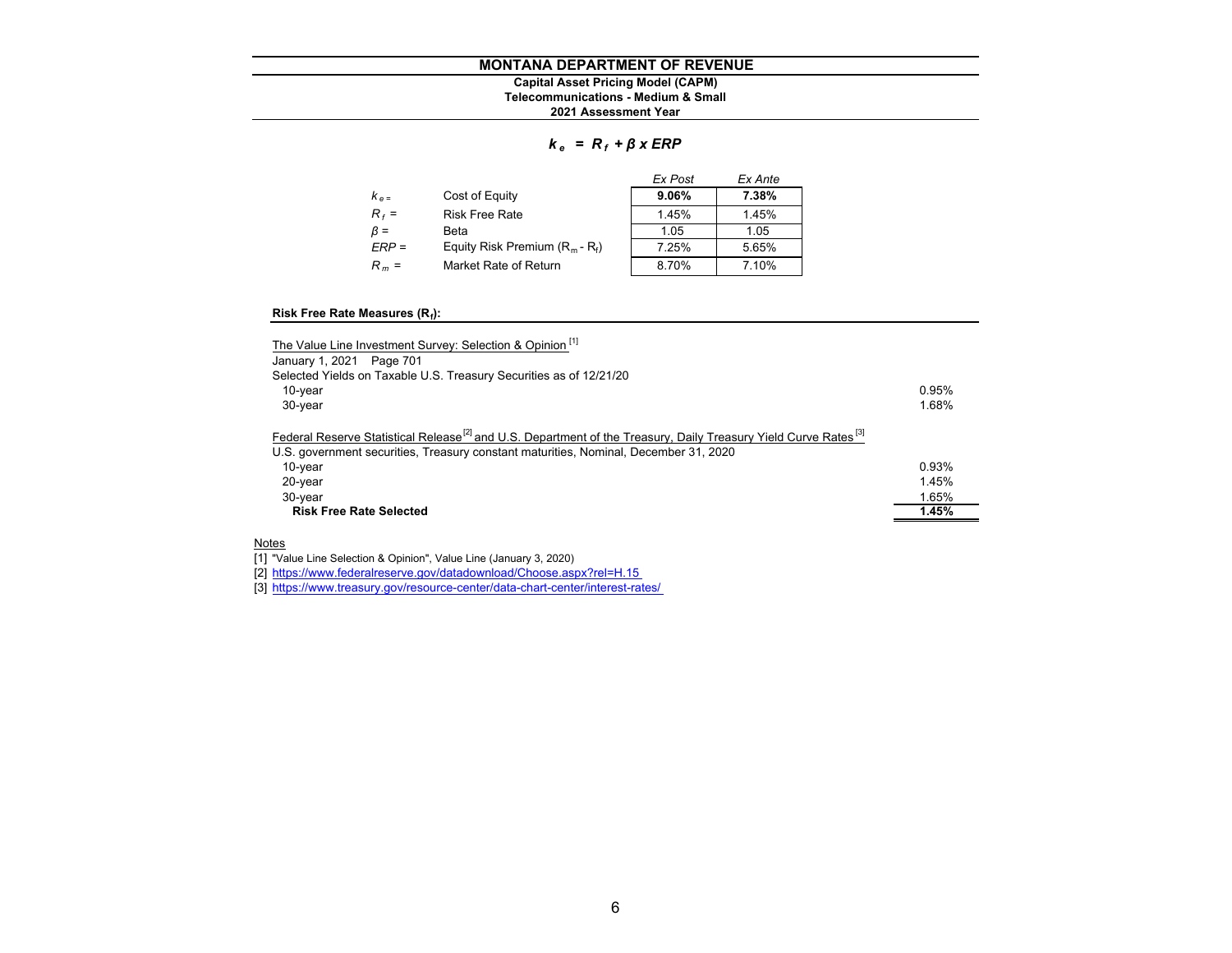# **Telecommunications - Medium & Small Capital Asset Pricing Model (CAPM)**

**2021 Assessment Year**

| $k_e$ |  |  |  | $= R_{f} + \beta x ERP$ |
|-------|--|--|--|-------------------------|
|-------|--|--|--|-------------------------|

| Ex Post - Equity Risk Premium Measures (ERP = Rm - Rf)    |                 |             |       |             |       |
|-----------------------------------------------------------|-----------------|-------------|-------|-------------|-------|
| Duff & Phelps, 2021 Cost of Capital Navigator             |                 |             |       |             |       |
|                                                           |                 | $R_m^{[4]}$ | $R_m$ | $R_{\rm f}$ | ERP   |
| ERP "Historical" - Ex Post                                | Arithmetic Avg. | 8.70%       | 8.70% | 1.45%       | 7.25% |
| ERP "Supply-side" - Ex Post                               | Arithmetic Avg. | 7.45%       | 7.45% | 1.45%       | 6.00% |
| <b>Ex Post Equity Risk Premium Selected</b>               |                 | 8.70%       |       | 1.45%       | 7.25% |
| Ex Ante - Equity Risk Premium Measures (ERP = Rm - Rf)    |                 |             |       |             |       |
| DOR 3 Stage Dividend Growth Model, S & P 500, See Exhibit |                 |             |       |             |       |
|                                                           |                 | $R_m^{[4]}$ | $R_m$ | $R_{\rm f}$ | ERP   |
| ERP - Ex Ante                                             |                 | 7.44%       | 7.44% | 1.45%       | 5.99% |
| Duff & Phelps, 2021 Cost of Capital Navigator             |                 |             |       |             |       |
|                                                           |                 | $R_m^{[4]}$ | $R_m$ | $R_{\rm f}$ | ERP   |
| ERP "Conditional" - Ex Ante                               |                 |             | 8.00% | 2.50%       | 5.50% |
| Damodaran Implied ERP (Jan 5, 2021)                       |                 |             |       |             |       |
|                                                           |                 | $R_m^{[4]}$ | $R_m$ | $R_{\rm f}$ | ERP   |
| Implied Premium (FCFE) - Ex Ante                          |                 | 6.17%       | 5.65% | 0.93%       | 4.72% |
| Implied Premium (FCFE with sustainable payout) - Ex Ante  |                 | 6.39%       | 5.87% | 0.93%       | 4.94% |
|                                                           |                 | $R_m^{[4]}$ | $R_m$ | $R_{\rm f}$ | ERP   |
| Average                                                   |                 | 6.67%       | 6.74% |             | 5.29% |
| Median                                                    |                 | 6.39%       | 6.66% |             | 5.22% |
| High                                                      |                 | 7.44%       | 8.00% |             | 5.99% |
| Low                                                       |                 | 6.17%       | 5.65% |             | 4.72% |
| <b>Equity Risk Premium Selected</b>                       |                 | 7.10%       |       | 1.45%       | 5.65% |

<u>Notes</u><br>[4] R<sub>m</sub> estimated using selected Risk Free Rate (R<sub>t</sub>)

[4]  $R_m$  estimated using selected Risk Free Rate  $(R_f)$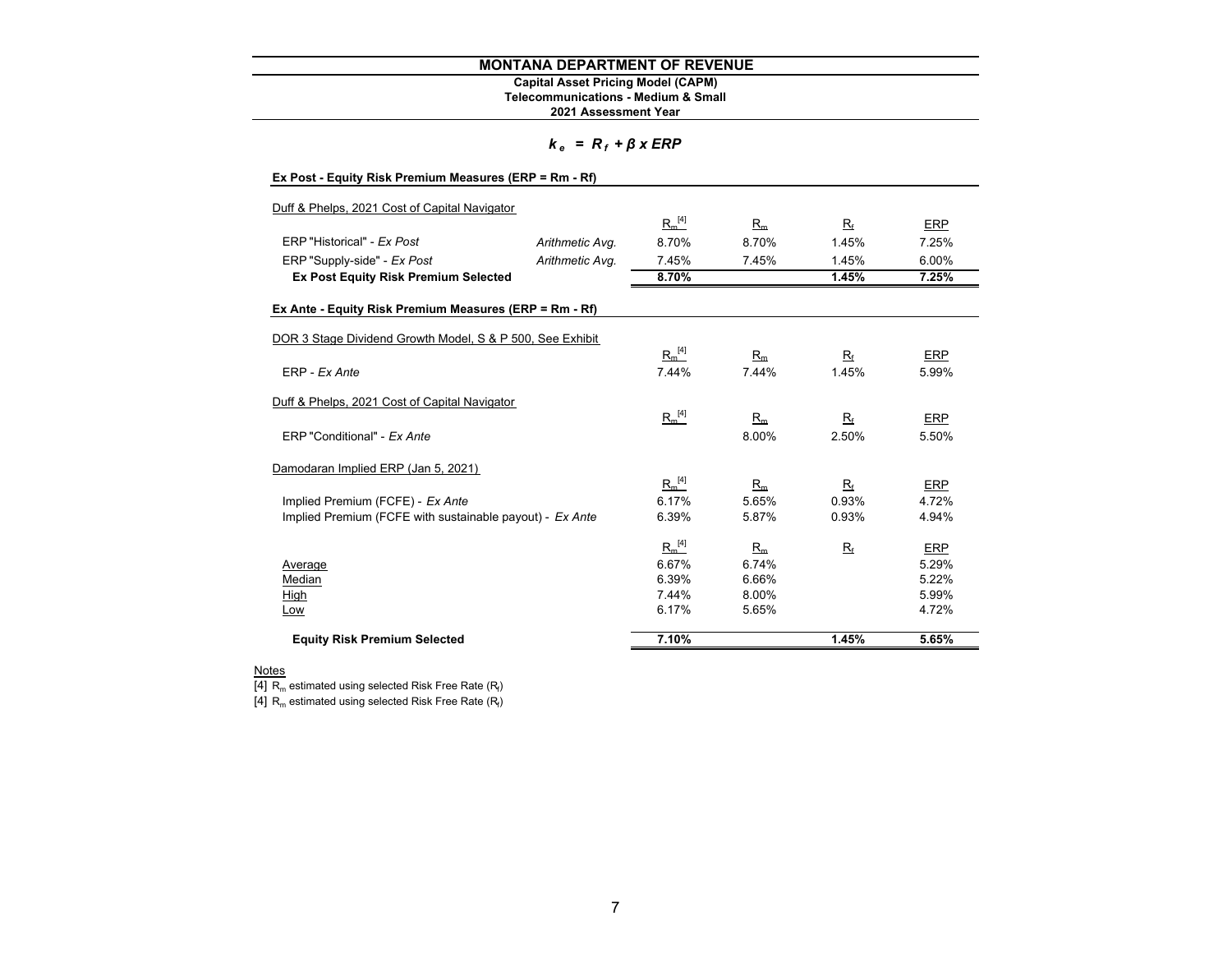# **2021 Assessment Year Telecommunications - Medium & Small Support for Beta Selection in CAPM**

| A                      | в                  | C               | D                | Е           |
|------------------------|--------------------|-----------------|------------------|-------------|
|                        |                    | <b>Industry</b> | <b>Financial</b> |             |
| <b>Ticker</b>          | Company            | Group           | <b>Strength</b>  | <b>Beta</b> |
|                        |                    | Value Line      | Value Line       | Value Line  |
| <b>ATUS</b>            | <b>Altice USA</b>  | <b>CABLETV</b>  | в                | 1.05        |
| <b>CNSL</b>            | Consol. Communic.  | <b>TELUTIL</b>  | $C+$             | 1.05        |
| LUMN                   | Lumen Technologies | <b>TELUTIL</b>  | B                | 1.00        |
| <b>TDS</b>             | Telephone & Data   | <b>TELESERV</b> | B                | 1.00        |
| <b>USM</b>             | U.S. Cellular      | <b>TELESERV</b> | B+               | 0.75        |
| <b>WOW</b>             | WideOpenWest Inc.  | <b>CABLETV</b>  | $C++$            | 1.45        |
| Average                |                    |                 |                  | 1.05        |
| <b>Median</b>          |                    |                 |                  | 1.03        |
| <b>Trimmed Average</b> |                    |                 |                  | 1.03        |
| High                   |                    |                 |                  | 1.45        |
| Low                    |                    |                 |                  | 0.75        |
| <b>Selected</b>        |                    |                 |                  | 1.05        |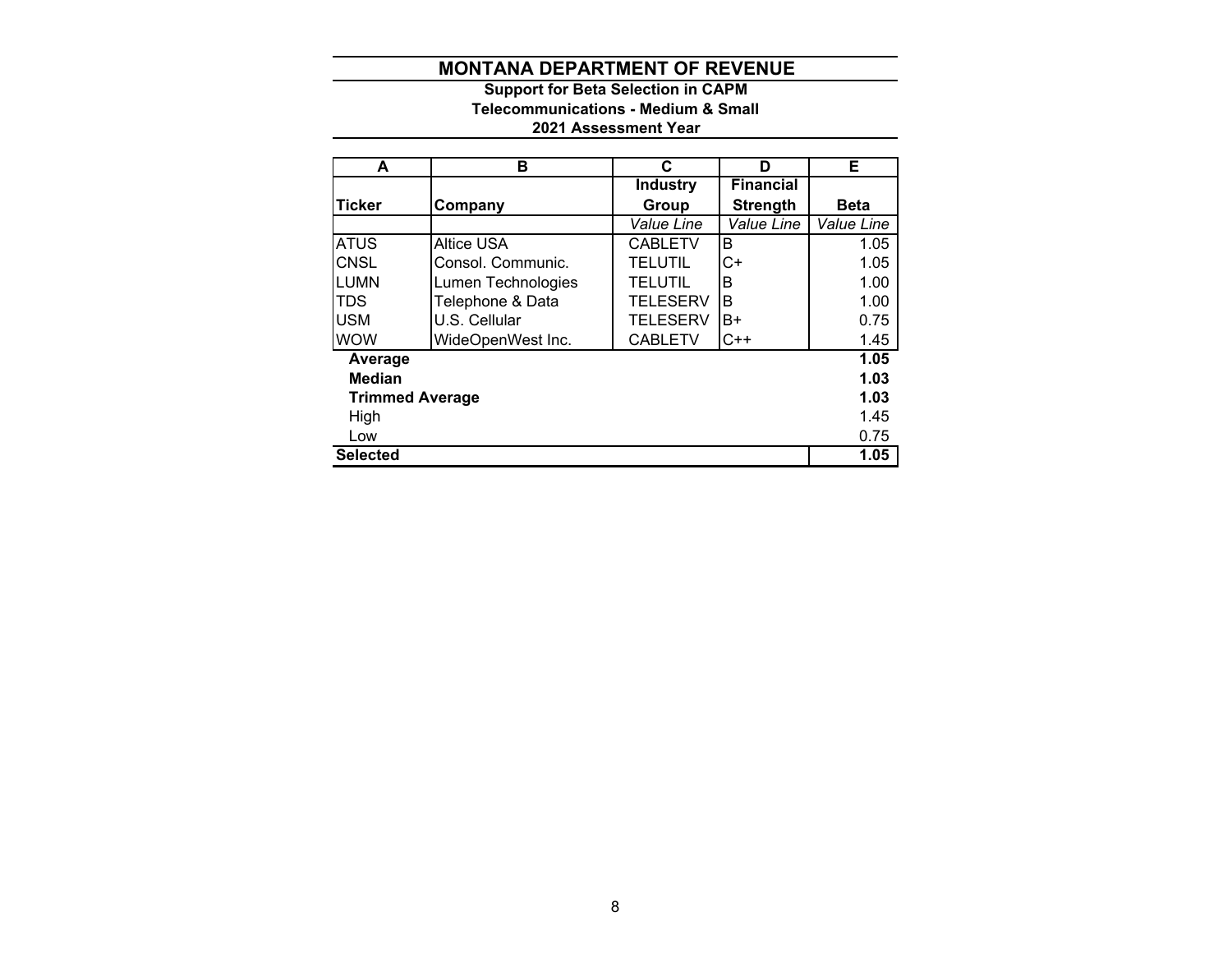#### **Inflation & Real Growth**

**Telecommunications - Medium & Small**

#### **2021 Assessment Year**

|                                                   |                    |                             |                          |       | <b>Nominal Growth</b> |
|---------------------------------------------------|--------------------|-----------------------------|--------------------------|-------|-----------------------|
| A                                                 | в                  | C                           | D                        | Е     | F                     |
| <b>Source Description</b>                         | Inflation<br>(CPI) | <b>Real Growth</b><br>(GDP) | <b>Nominal</b><br>Growth | Low   | High                  |
| Livingston Survey <sup>[1]</sup>                  | 2.19%              | 2.21%                       | 4.40%                    |       |                       |
| Survey of Professional Forecasters <sup>[2]</sup> | 2.24%              | 2.27%                       | 4.51%                    |       |                       |
| Congressional Budget Office <sup>[3]</sup>        | 1.90%              | 3.70%                       | 5.60%                    |       |                       |
| Average                                           | 2.11%              | 2.73%                       | 4.84%                    |       |                       |
| Median                                            | 2.19%              | 2.27%                       | 4.46%                    |       |                       |
| High                                              | 2.24%              | 3.70%                       | 5.94%                    |       |                       |
| Low                                               | 1.90%              | 2.21%                       | 4.11%                    |       |                       |
| <b>Selected</b>                                   | 2.00%              | 2.50%                       | 4.50%                    | 4.11% | 5.94%                 |

| <b>Inflationary Trend Factors</b> |                  |                                              |                                      |                                   |                                                     |                                              |
|-----------------------------------|------------------|----------------------------------------------|--------------------------------------|-----------------------------------|-----------------------------------------------------|----------------------------------------------|
| Year                              | Dec. CPI-U Index | Percent<br>Change<br>From<br><b>Previous</b> | Dec. to Dec.<br>Conversion<br>Factor | Annual Avg.<br><b>CPI-U Index</b> | Percent<br>Change<br><b>From</b><br><b>Previous</b> | Annual<br><b>Conversion</b><br><b>Factor</b> |
|                                   | Note [5]         | Note [6]                                     | Note [7]                             | Note [5]                          | Note [6]                                            | Note [7]                                     |
| 2008                              | 210.228          |                                              | 1.2390                               | 215.303                           |                                                     | 1.2021                                       |
| 2009                              | 215.949          | 2.6%                                         | 1.2062                               | 214.537                           | $-0.4%$                                             | 1.2064                                       |
| 2010                              | 219.179          | 1.5%                                         | 1.1884                               | 218.056                           | 1.6%                                                | 1.1869                                       |
| 2011                              | 225.672          | 2.9%                                         | 1.1542                               | 224.939                           | 3.1%                                                | 1.1506                                       |
| 2012                              | 229.601          | 1.7%                                         | 1.1345                               | 229.594                           | 2.0%                                                | 1.1273                                       |
| 2013                              | 233.049          | 1.5%                                         | 1.1177                               | 232.957                           | 1.4%                                                | 1.1110                                       |
| 2014                              | 234.812          | 0.8%                                         | 1.1093                               | 236.736                           | 1.6%                                                | 1.0932                                       |
| 2015                              | 236.525          | 0.7%                                         | 1.1013                               | 237.017                           | 0.1%                                                | 1.0920                                       |
| 2016                              | 241.432          | 2.0%                                         | 1.0789                               | 240.007                           | 1.2%                                                | 1.0783                                       |
| 2017                              | 246.524          | 2.1%                                         | 1.0566                               | 245.120                           | 2.1%                                                | 1.0559                                       |
| 2018                              | 251.233          | 1.9%                                         | 1.0368                               | 251.107                           | 2.4%                                                | 1.0307                                       |
| 2019                              | 256.974          | 2.2%                                         | 1.0136                               | 255.657                           | 1.8%                                                | 1.0123                                       |
| 2020                              | 260.474          | 1.3%                                         | 1.0000                               | 258.811                           | 1.2%                                                | 1.0000                                       |

<u>Notes</u>

[1] Federal Reserve Bank of Philadelphia The Livingston Survey December 18, 2020 Table 3 Inflation Rate and Real GDP mean

https://www.philadelphiafed.org/research-and-data/real-time-center/livingston-survey

[2] Federal Reserve Bank of Philadelphia Survey of Professional Forecasters February 12, 2021 Table 8 and Table 9 Average over next 10-Year mean

https://www.philadelphiafed.org/surveys-and-data/real-time-data-research/survey-of-professional-forecasters

[3] Congressional Budget Office, The Budget and Economic Outlook: 2021 to 2031, Table 2-1

https://www.cbo.gov/about/products/budget-economic-data#4

[5] Historical Consumer Price Index for All Urban Consumers (CPI-U): U.S. city average, all items, index averages (1982-84=100, unless otherwise noted)

https://www.bls.gov/cpi/tables/supplemental-files/historical-cpi-u-202001.pdf

[6] (Row year - Previous Year) / Row Year

[7] Most current year / Row year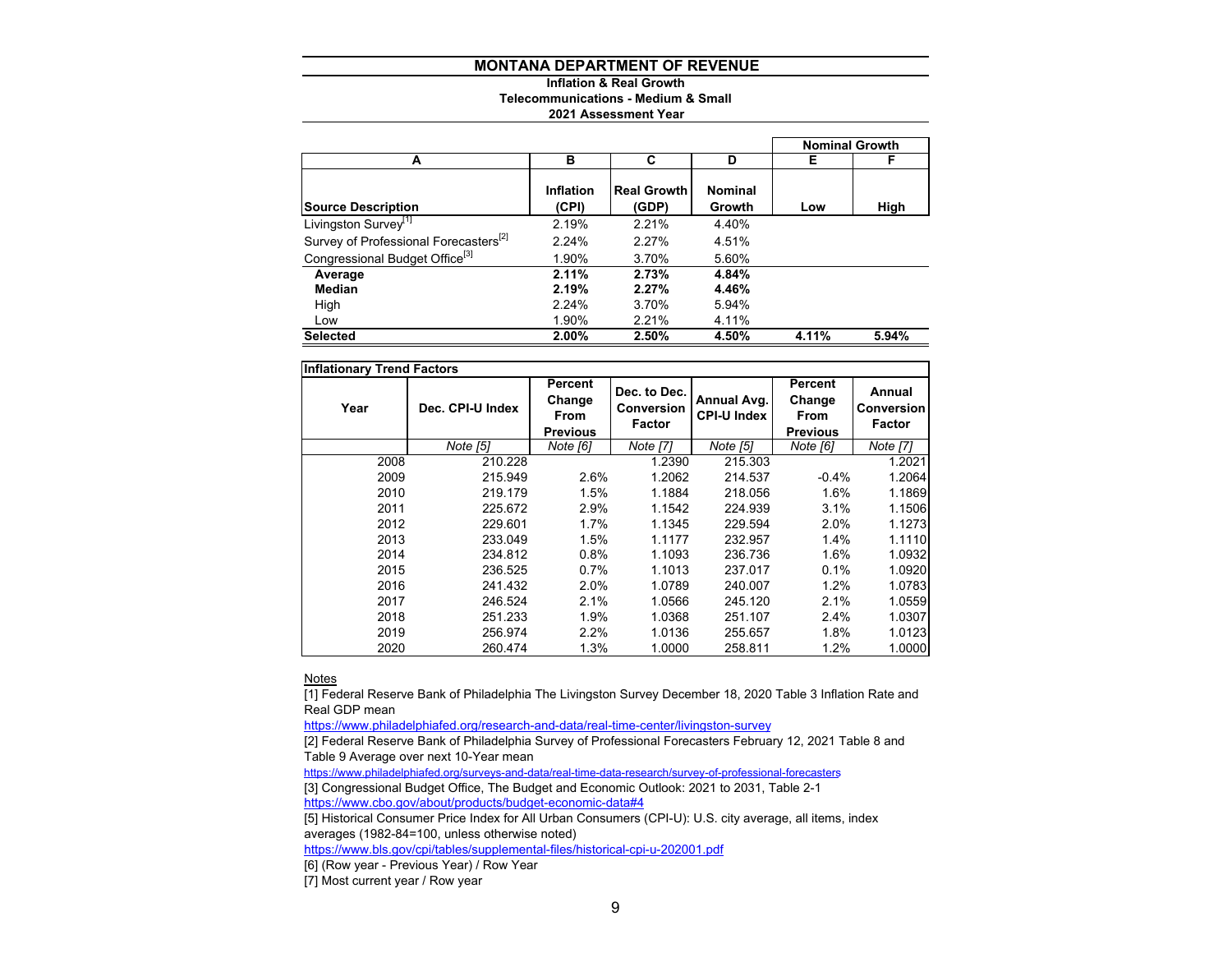# **3 Stage Dividend Discount Model (DDM)**

**Telecommunications - Medium & Small**

**2021 Assessment Year**

 $k_e = (D_1 / P_0) + g$ 

**ke =** Cost of Equity

**D<sub>1</sub>** = Expected Dividend

**P<sub>0</sub>** = Current Price Per Share

**g =** Sustainable Long-Term Growth

| A               | в                  | C.                    | D               | Е                      | F.                         | G                          | н                     |                       |
|-----------------|--------------------|-----------------------|-----------------|------------------------|----------------------------|----------------------------|-----------------------|-----------------------|
|                 |                    | 2020                  | <b>2021 Est</b> |                        | <b>Sustainable</b>         | <b>Sustainable</b>         | <b>Cost of Equity</b> | <b>Cost of Equity</b> |
|                 |                    | <b>Year End Stock</b> | Div'ds Decl'd   | <b>Expected Equity</b> | Long-Term                  | Long-Term                  | <b>Dividend</b>       | <b>Earnings</b>       |
| <b>Ticker</b>   | Company            | <b>Price</b>          | per sh          | <b>Payout Yield</b>    | Growth Rate <sup>[1]</sup> | Growth Rate <sup>[1]</sup> | Growth                | Growth                |
|                 |                    | Yahoo                 | Value Line      | D/C                    | <b>Dividends</b>           | Earnings                   | $E+F$                 | $E+G$                 |
|                 |                    | $P_o$                 | $D_{1}$         | $D_1/P_0$              | g                          | g                          | $k_e$                 | $k_e$                 |
| <b>ATUS</b>     | <b>Altice USA</b>  | 37.87                 | 0.00            |                        |                            |                            |                       |                       |
| <b>CNSL</b>     | Consol. Communic.  | 4.89                  | 0.00            |                        |                            |                            |                       |                       |
| <b>LUMN</b>     | Lumen Technologies | 9.57                  | 1.00            | 10.45%                 | 1.04%                      | 1.04%                      | 11.49%                | 11.49%                |
| <b>TDS</b>      | Telephone & Data   | 18.40                 | 0.70            | 3.80%                  | 4.00%                      | 5.70%                      | 7.80%                 | 9.50%                 |
| <b>USM</b>      | U.S. Cellular      | 30.69                 | 0.00            |                        |                            |                            |                       |                       |
| <b>WOW</b>      | WideOpenWest Inc.  | 10.67                 | 0.00            |                        |                            |                            |                       |                       |
| Average         |                    |                       |                 |                        |                            |                            | 9.65%                 | 10.49%                |
| <b>Median</b>   |                    |                       |                 |                        |                            |                            | 9.65%                 | 10.49%                |
| High            |                    |                       |                 |                        |                            |                            | 11.49%                | 11.49%                |
| Low             |                    |                       |                 |                        |                            |                            | 7.80%                 | 9.50%                 |
| <b>Selected</b> |                    |                       |                 |                        |                            |                            | 9.65%                 | 10.50%                |

# <u>Notes</u>

[1] From worksheet: DDM Sustainable Long-Term Growth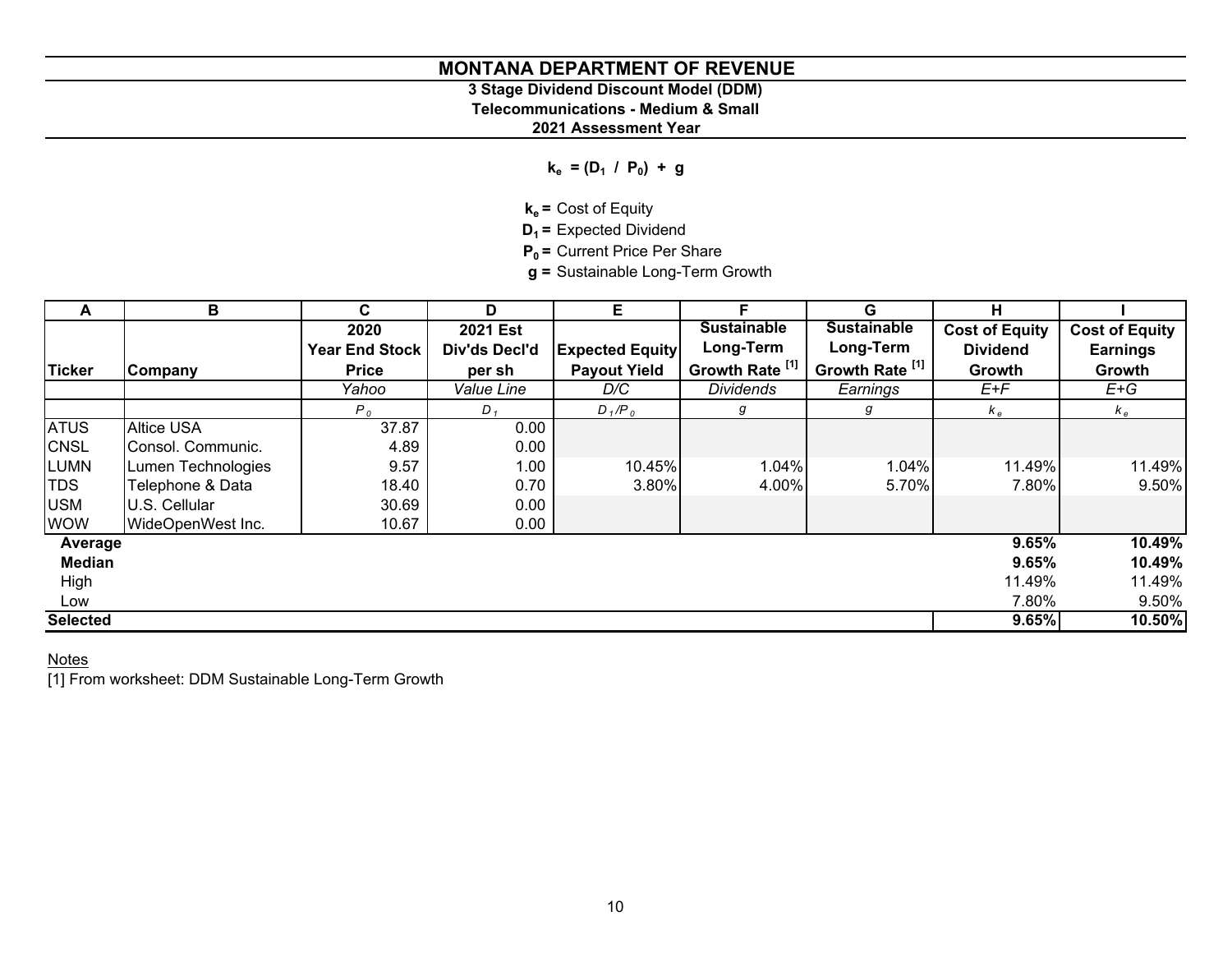# **Support for DDM - Short Term Growth Rate Calculations**

# **Telecommunications - Medium & Small**

# **2021 Assessment Year**

| A             | в                  | C                                                          | D                                          | Е                                           | c                                        | G                                   |
|---------------|--------------------|------------------------------------------------------------|--------------------------------------------|---------------------------------------------|------------------------------------------|-------------------------------------|
| <b>Ticker</b> | Company            | <b>End of Year</b><br><b>Closing Stock</b><br><b>Price</b> | Div'ds Decl'd<br>per sh<br><b>2021 Est</b> | <b>Expected</b><br><b>Dividend</b><br>Yield | Div'ds Decl'd<br>per sh<br>2024-2026 Est | <b>Short-Term</b><br>Growth<br>Rate |
|               |                    | Yahoo                                                      | Value Line                                 | D/C                                         | Value Line                               | Note [1]                            |
| <b>ATUS</b>   | <b>Altice USA</b>  | 37.87                                                      | 0.00                                       | $0.00\%$                                    | 0.00                                     |                                     |
| <b>CNSL</b>   | Consol. Communic.  | 4.89                                                       | 0.00                                       | $0.00\%$                                    | 0.00                                     |                                     |
| <b>LUMN</b>   | Lumen Technologies | 9.57                                                       | 1.00                                       | 10.45%                                      | 1.00                                     | $0.00\%$                            |
| <b>TDS</b>    | Telephone & Data   | 18.40                                                      | 0.70                                       | 3.80%                                       | 0.80                                     | 3.39%                               |
| <b>USM</b>    | U.S. Cellular      | 30.69                                                      | 0.00                                       | $0.00\%$                                    | 0.00                                     |                                     |
| <b>WOW</b>    | WideOpenWest Inc.  | 10.67                                                      | 0.00                                       | $0.00\%$                                    | 0.00                                     |                                     |

| A             | в                  |                                                 | D                                             | Е                                   |
|---------------|--------------------|-------------------------------------------------|-----------------------------------------------|-------------------------------------|
| <b>Ticker</b> | Company            | <b>Earnings per</b><br>share<br><b>2021 Est</b> | <b>Earnings per</b><br>share<br>2024-2026 Est | <b>Short-Term</b><br>Growth<br>Rate |
|               |                    | Value Line                                      | Value Line                                    | Note [1]                            |
| <b>ATUS</b>   | <b>Altice USA</b>  | 1.60                                            | 2.55                                          | 12.36%                              |
| <b>CNSL</b>   | Consol. Communic.  | 0.65                                            | 2.00                                          | 32.44%                              |
| <b>LUMN</b>   | Lumen Technologies | 1.60                                            | 1.60                                          | 0.00%                               |
| <b>TDS</b>    | Telephone & Data   | 1.15                                            | 1.50                                          | 6.87%                               |
| <b>USM</b>    | U.S. Cellular      | 1.60                                            | 2.00                                          | 5.74%                               |
| <b>WOW</b>    | WideOpenWest Inc.  | 0.60                                            | 1.00                                          | 13.62%                              |

Notes

[1] 5 year compound annual growth rate (CAGR) - 4 periods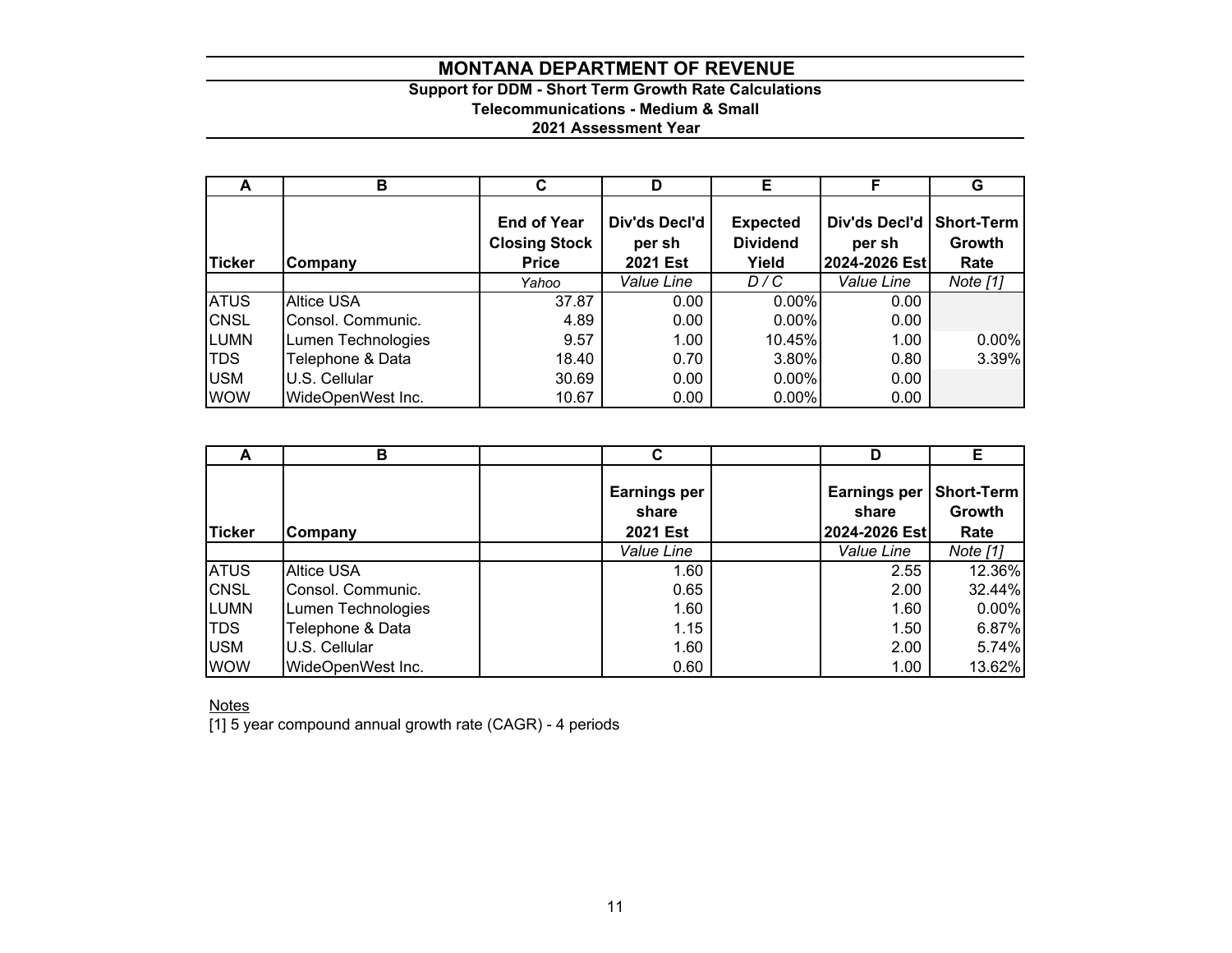# **Support for DDM - Sustainable Long Term Growth**

**Telecommunications - Medium & Small**

#### **2021 Assessment Year**

|               | Dividend Growth Rate |                                          |                                                                           |                                                  |                          |                               |                                                             |                              | Stage 1 |                |       |       |       |
|---------------|----------------------|------------------------------------------|---------------------------------------------------------------------------|--------------------------------------------------|--------------------------|-------------------------------|-------------------------------------------------------------|------------------------------|---------|----------------|-------|-------|-------|
| <b>Ticker</b> | Company              | <b>Year End</b><br><b>Stock</b><br>Price | Expected<br><b>Short-Term</b><br><b>Dividend</b><br><b>Growth</b><br>Rate | Expected<br>Long-Term Expected<br>Growth<br>Rate | <b>Dividend</b><br>Yield | Internal<br>Rate of<br>Return | Implied<br>Sustainable<br>Long-Term<br>l Growth Rate<br>(g) | <b>Initial</b><br>Investment | $D_4$   | D <sub>2</sub> | $D_3$ | $D_4$ | $D_5$ |
|               |                      |                                          |                                                                           |                                                  |                          | $Ke = IRR$ of                 | $g = IRR - \overline{Div}$ .                                |                              |         |                |       |       |       |
|               |                      | Yahoo                                    | Note [1]                                                                  | Note [2]                                         | $D_1/P_0$                | $D_1$ : $D_{500}$             | Yield                                                       |                              |         |                |       |       |       |
| <b>ATUS</b>   | <b>Altice USA</b>    | 37.87                                    | $0.00\%$                                                                  | 4.50%                                            | $0.00\%$                 |                               |                                                             | (37.87)                      | 0.00    | 0.00           | 0.00  | 0.00  | 0.00  |
| <b>CNSL</b>   | Consol. Communic.    | 4.89                                     | 0.00%                                                                     | 4.50%                                            | $0.00\%$                 |                               |                                                             | (4.89)                       | 0.00    | 0.00           | 0.00  | 0.00  | 0.00  |
| <b>LUMN</b>   | Lumen Technologies   | 9.57                                     | 0.00%                                                                     | 4.50%                                            | 10.45%                   | 11.49%                        | 1.04%                                                       | (9.57)                       | 1.00    | 1.00           | 1.00  | 1.00  | 1.00  |
| <b>TDS</b>    | Telephone & Data     | 18.40                                    | 3.39%                                                                     | 4.50%                                            | 3.80%                    | 7.80%                         | 4.00%                                                       | (18.40)                      | 0.70    | 0.72           | 0.75  | 0.77  | 0.80  |
| <b>USM</b>    | U.S. Cellular        | 30.69                                    | 0.00%                                                                     | 4.50%                                            | $0.00\%$                 |                               |                                                             | (30.69)                      | 0.00    | 0.00           | 0.00  | 0.00  | 0.00  |
| <b>WOW</b>    | WideOpenWest Inc.    | 10.67                                    | $0.00\%$                                                                  | 4.50%                                            | $0.00\%$                 |                               |                                                             | (10.67)                      | 0.00    | 0.00           | 0.00  | 0.00  | 0.00  |

|                            | Earnings Growth Rate                   |                                          |                                                                           |                                                         |                          |                                    |                                                                  |                              | Stage 1      |              |              |              |                           |  |  |
|----------------------------|----------------------------------------|------------------------------------------|---------------------------------------------------------------------------|---------------------------------------------------------|--------------------------|------------------------------------|------------------------------------------------------------------|------------------------------|--------------|--------------|--------------|--------------|---------------------------|--|--|
| <b>Ticker</b>              | Company                                | <b>Year End</b><br><b>Stock</b><br>Price | <b>Expected</b><br><b>Short-Term</b><br><b>Earnings</b><br>Growth<br>Rate | <b>Expected</b><br>Long-Term Expected<br>Growth<br>Rate | <b>Dividend</b><br>Yield | Internal<br>Rate of<br>Return      | Implied<br>Sustainable<br>Long-Term<br><b>Growth Rate</b><br>(g) | <b>Initial</b><br>Investment | $D_1$        | D,           | $D_3$        | $D_4$        | $D_5$                     |  |  |
|                            |                                        | Yahoo                                    | Note [1]                                                                  | Note [2]                                                | $D_1/P_0$                | $Ke = IRR$ of<br>$D_1$ : $D_{500}$ | $g = IRR - Div.$<br>Yield                                        |                              |              |              |              |              |                           |  |  |
| <b>ATUS</b><br><b>CNSL</b> | <b>Altice USA</b><br>Consol. Communic. | 37.87<br>4.89                            | 12.36%<br>32.44%                                                          | 4.50%<br>4.50%                                          | $0.00\%$<br>$0.00\%$     |                                    |                                                                  | (37.87)<br>(4.89)            | 0.00<br>0.00 | 0.00<br>0.00 | 0.00<br>0.00 | 0.00<br>0.00 | 0.00<br>0.00              |  |  |
| <b>LUMN</b><br><b>TDS</b>  | Lumen Technologies<br>Telephone & Data | 9.57<br>18.40                            | $0.00\%$<br>6.87%                                                         | 4.50%<br>4.50%                                          | 10.45%<br>3.80%          | 11.49%<br>9.50%                    | 1.04%<br>5.70%                                                   | (9.57)<br>(18.40)            | 1.00<br>0.70 | 1.00<br>0.75 | 1.00<br>0.80 | 1.00<br>0.85 | 1.00 <sub>1</sub><br>0.91 |  |  |
| <b>USM</b><br><b>WOW</b>   | U.S. Cellular<br>WideOpenWest Inc.     | 30.69<br>10.67                           | 5.74%<br>13.62%                                                           | 4.50%<br>4.50%                                          | 0.00%<br>$0.00\%$        |                                    |                                                                  | (30.69)<br>(10.67)           | 0.00<br>0.00 | 0.00<br>0.00 | 0.00<br>0.00 | 0.00<br>0.00 | 0.00<br>0.00              |  |  |

#### Notes

[1] From worksheet: DDM Short Term Growth Rate Calculations

[2] From worksheet: Inflation & Real Growth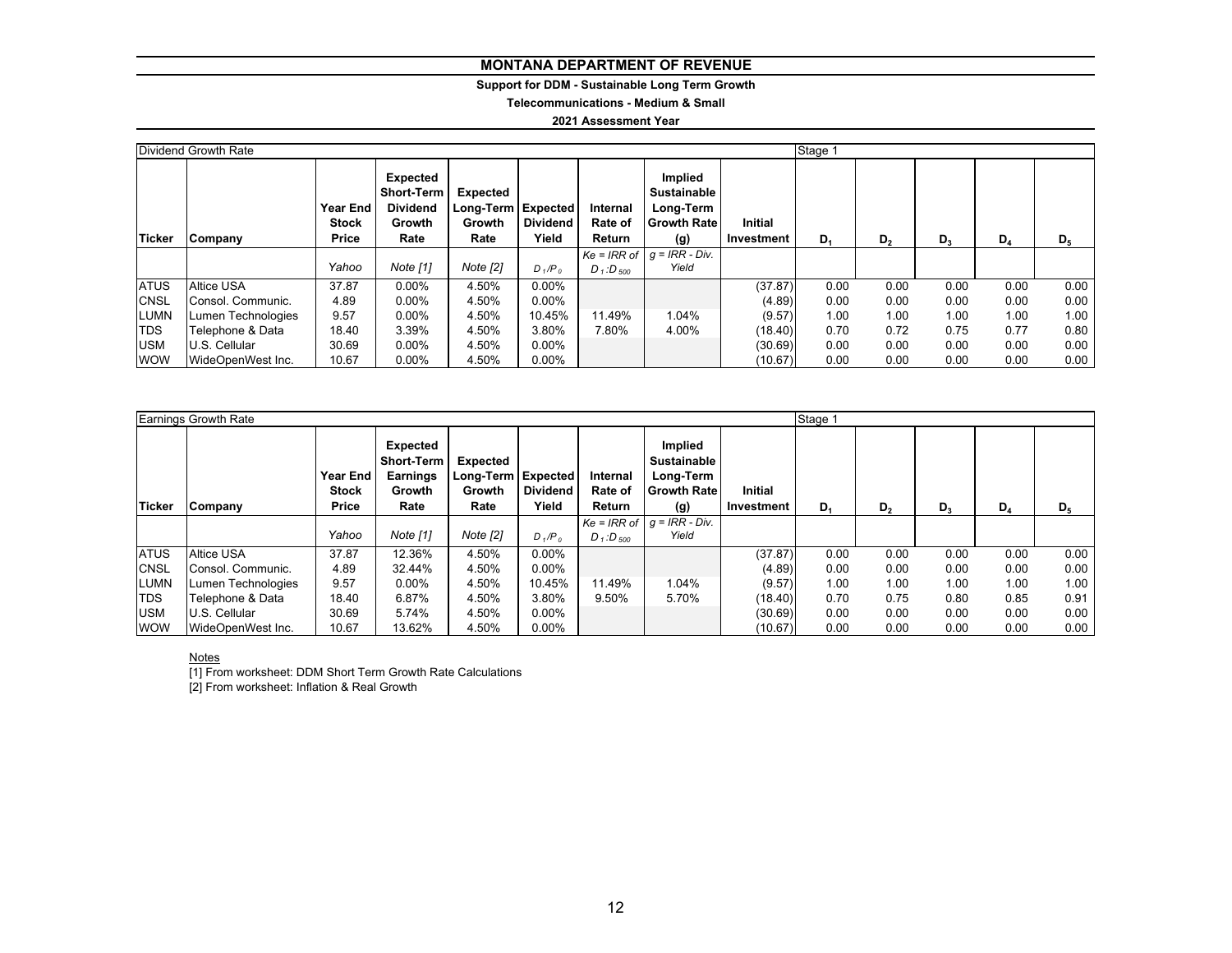# **Support for DDM - Sustainable Long Term Growth**

**Telecommunications - Medium & Small**

| Dividend Stage 2 |              |                |       |       |          |          |          |          |          |          |          |          |          |                   |          | Stage 3  |          |               |
|------------------|--------------|----------------|-------|-------|----------|----------|----------|----------|----------|----------|----------|----------|----------|-------------------|----------|----------|----------|---------------|
| Ticker           | $D_{\kappa}$ | D <sub>7</sub> | $D_8$ | $D_9$ | $D_{10}$ | $D_{11}$ | $D_{12}$ | $D_{13}$ | $D_{14}$ | $D_{15}$ | $D_{16}$ | $D_{17}$ | $D_{18}$ | $\mathsf{D}_{19}$ | $D_{20}$ | $D_{21}$ | $D_{22}$ | $D_{500}$     |
|                  |              |                |       |       |          |          |          |          |          |          |          |          |          |                   |          |          |          |               |
| <b>ATUS</b>      | 0.00         | 0.00           | 0.00  | 0.00  | 0.00     | 0.00     | 0.00     | 0.00     | 0.00     | 0.00     | 0.00     | 0.00     | 0.00     | 0.00              | 0.00     | 0.00     | 0.00     |               |
| <b>CNSL</b>      | 0.00         | 0.00           | 0.00  | 0.00  | 0.00     | 0.00     | 0.00     | 0.00     | 0.00     | 0.00     | 0.00     | 0.00     | 0.00     | 0.00              | 0.00     | 0.00     | 0.00     | 0             |
| <b>LUMN</b>      | 1.00         | 1.01           | 1.01  | 1.01  | 1.02     | 1.02     | 1.02     | 1.02     | 1.03     | 1.03     | 1.03     | 1.04     | 1.04     | 1.04              | 1.05     | 1.09     | 1.14     | 1,567,954,334 |
| <b>TDS</b>       | 0.83         | 0.86           | 0.89  | 0.92  | 0.95     | 0.98     | 1.02     | 1.05     | 1.09     | 1.13     | 1.16     | 1.20     | 1.25     | 1.29              | 1.33     | 1.39     | 1.46     | 1,999,956,251 |
| <b>USM</b>       | 0.00         | 0.00           | 0.00  | 0.00  | 0.00     | 0.00     | 0.00     | 0.00     | 0.00     | 0.00     | 0.00     | 0.00     | 0.00     | 0.00              | 0.00     | 0.00     | 0.00     |               |
| <b>WOW</b>       | 0.00         | 0.00           | 0.00  | 0.00  | 0.00     | 0.00     | 0.00     | 0.00     | 0.00     | 0.00     | 0.00     | 0.00     | 0.00     | 0.00              | 0.00     | 0.00     | 0.00     | 0             |

| Earnings Stage 2 |       |       |       |       |          |          |          |          |          |          |          |          |          |          |          | Stage 3  |          |               |
|------------------|-------|-------|-------|-------|----------|----------|----------|----------|----------|----------|----------|----------|----------|----------|----------|----------|----------|---------------|
| <b>Ticker</b>    | $D_6$ | $D_7$ | $D_8$ | $D_9$ | $D_{10}$ | $D_{11}$ | $D_{12}$ | $D_{13}$ | $D_{14}$ | $D_{15}$ | $D_{16}$ | $D_{17}$ | $D_{18}$ | $D_{19}$ | $D_{20}$ | $D_{21}$ | $D_{22}$ | $D_{500}$     |
|                  |       |       |       |       |          |          |          |          |          |          |          |          |          |          |          |          |          |               |
| <b>ATUS</b>      | 0.00  | 0.00  | 0.00  | 0.00  | 0.00     | 0.00     | 0.00     | 0.00     | 0.00     | 0.00     | 0.00     | 0.00     | 0.00     | 0.00     | 0.00     | 0.00     | 0.00     | 0             |
| <b>CNSL</b>      | 0.00  | 0.00  | 0.00  | 0.00  | 0.00     | 0.00     | 0.00     | 0.00     | 0.00     | 0.00     | 0.00     | 0.00     | 0.00     | 0.00     | 0.00     | 0.00     | 0.00     | 0             |
| <b>LUMN</b>      | 1.00  | 1.01  | 1.01  | 1.01  | 1.02     | 1.02     | 1.02     | 1.02     | 1.03     | 1.03     | 1.03     | 1.04     | 1.04     | 1.04     | 1.05     | 1.09     | 1.14     | 1,567,954,334 |
| <b>TDS</b>       | 0.97  | 1.04  | 1.11  | 1.18  | 1.26     | 1.35     | 1.44     | 1.54     | 1.64     | 1.75     | 1.87     | 1.99     | 2.12     | 2.27     | 2.42     | 2.53     | 2.64     | 3,625,811,700 |
| <b>USM</b>       | 0.00  | 0.00  | 0.00  | 0.00  | 0.00     | 0.00     | 0.00     | 0.00     | 0.00     | 0.00     | 0.00     | 0.00     | 0.00     | 0.00     | 0.00     | 0.00     | 0.00     | 0             |
| <b>WOW</b>       | 0.00  | 0.00  | 0.00  | 0.00  | 0.00     | 0.00     | 0.00     | 0.00     | 0.00     | 0.00     | 0.00     | 0.00     | 0.00     | 0.00     | 0.00     | 0.00     | 0.00     | 0             |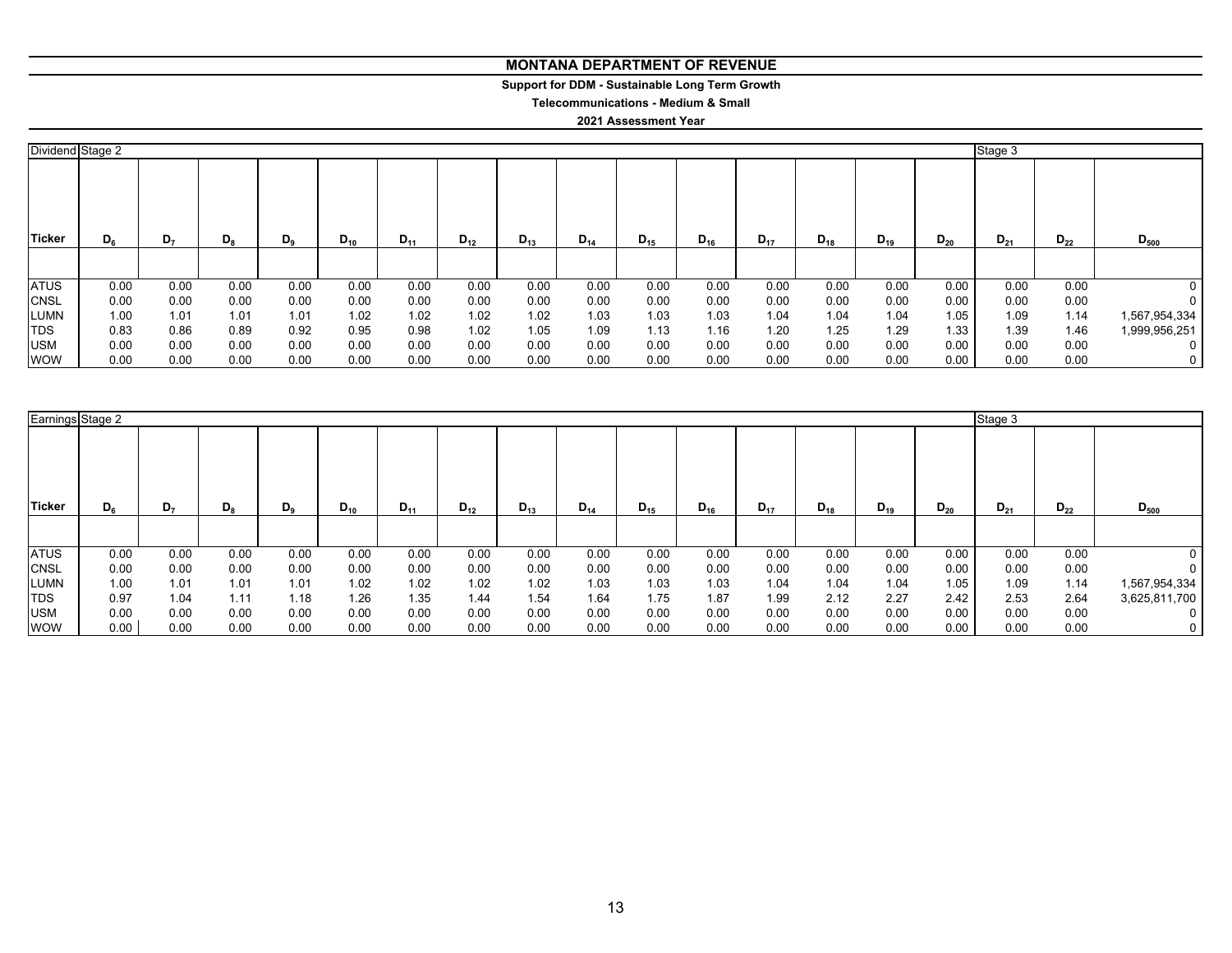# **Support for Yield Capitalization Rate - Debt Rating**

**Telecommunications - Medium & Small**

## **2021 Assessment Year**

| A               | B                      | C               | D                | Е                | F              | G               | н                |                  |
|-----------------|------------------------|-----------------|------------------|------------------|----------------|-----------------|------------------|------------------|
|                 |                        |                 |                  | Moody's          |                |                 | <b>Synthetic</b> | <b>Synthetic</b> |
|                 |                        | <b>Industry</b> | <b>Financial</b> | <b>Long Term</b> | <b>Numeric</b> | <b>Interest</b> | <b>Bond</b>      | <b>Numeric</b>   |
| <b>Ticker</b>   | Company                | Group           | <b>Strength</b>  | Rating           | Rating         | Coverage        | Rating           | Rating           |
|                 |                        | Value Line      | Value Line       | Moodys           |                | Morningstar     | Damodaran        |                  |
|                 |                        |                 |                  |                  |                |                 |                  |                  |
| <b>ATUS</b>     | <b>Altice USA</b>      | <b>CABLETV</b>  | B                |                  |                | 1.43            | B <sub>3</sub>   | 16               |
| <b>CNSL</b>     | Consol. Communic.      | TELUTIL         | $C+$             |                  |                | 1.34            | Caa              | 18               |
| <b>LUMN</b>     | Lumen Technologies     | TELUTIL         | ΙB               | Ba3              | 13             | 2.12            | Ba2              | 12               |
| <b>TDS</b>      | Telephone & Data       | <b>TELESERV</b> | IВ               | Ba1              | 11             | 2.71            | B <sub>1</sub>   | 14               |
| <b>USM</b>      | U.S. Cellular          | <b>TELESERV</b> | IB+              | Ba1              | 11             | 3.23            | Ba2              | 12               |
| <b>WOW</b>      | WideOpenWest Inc.      | <b>CABLETV</b>  | $C++$            |                  |                | 1.17            | Ca <sub>2</sub>  | 20               |
| Average         |                        |                 |                  |                  | 12             |                 |                  | 15               |
| <b>Median</b>   |                        |                 |                  |                  | 11             |                 |                  | 15               |
|                 | <b>Trimmed Average</b> |                 |                  |                  | 11             |                 |                  | 15               |
| High            |                        |                 |                  |                  | 13             |                 |                  | 20               |
| Low             |                        |                 |                  |                  | 11             |                 |                  | 12               |
| <b>Selected</b> |                        |                 |                  | Ba2              | 12             | to              | <b>B2</b>        | 15               |

http://pages.stern.nyu.edu/~adamodar/

Damodaran: Ratings, Interest Coverage Ratios and Default Spread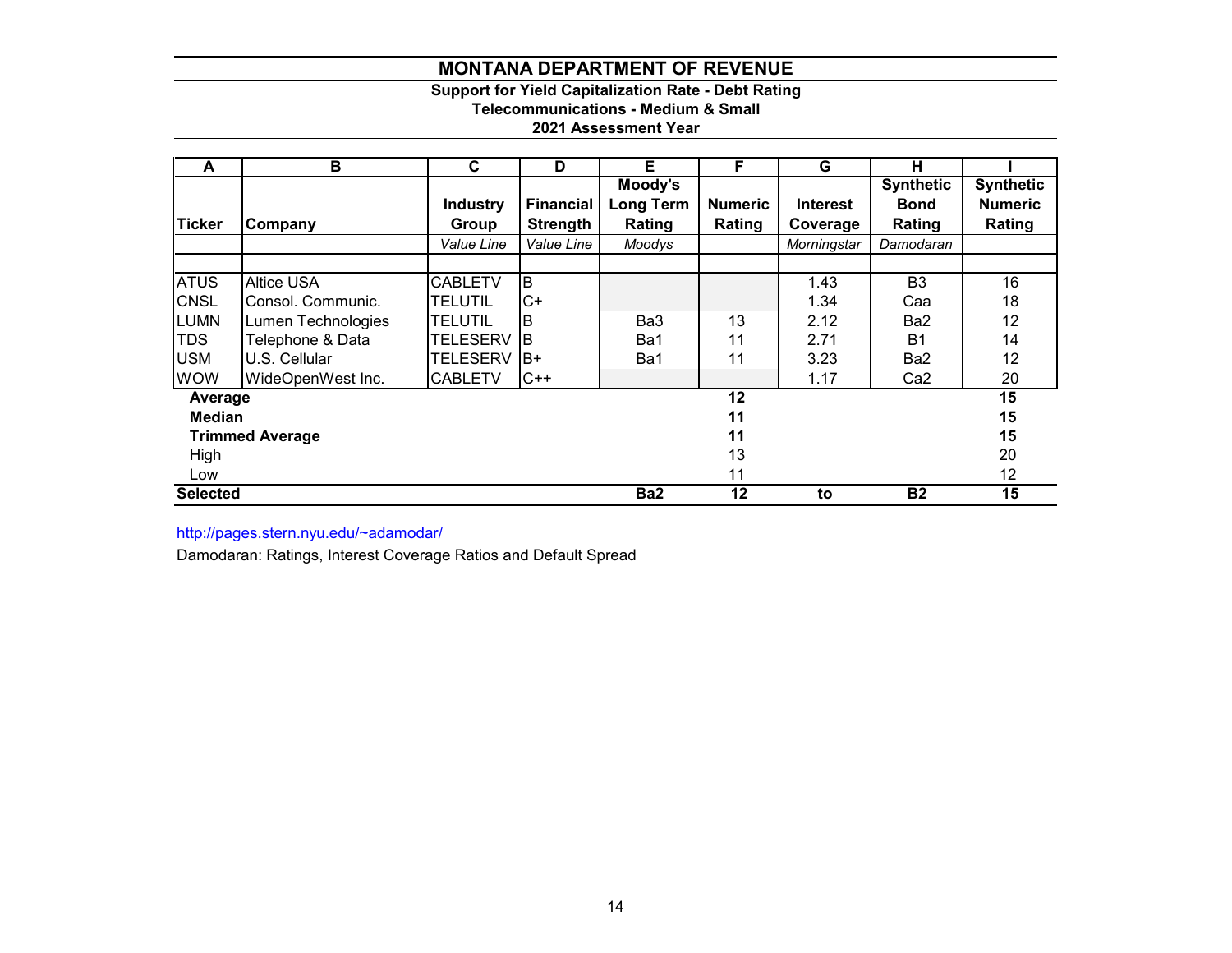#### **Support for Direct Capitalization - Equity Capitalization Rates**

**Telecommunications - Medium & Small**

|               | в                      | C       | D                  | Е.                      |                        | G     | н               |          |                                | κ                                          |      | м             | N                | Ο                     | D                   | Q          | R           |
|---------------|------------------------|---------|--------------------|-------------------------|------------------------|-------|-----------------|----------|--------------------------------|--------------------------------------------|------|---------------|------------------|-----------------------|---------------------|------------|-------------|
|               |                        | End of  |                    |                         |                        |       |                 |          |                                |                                            |      |               | Ke               | Ke<br><b>Estimate</b> |                     |            |             |
|               |                        | Year    |                    |                         |                        |       | Ke              | Ke       |                                |                                            |      |               | Estimate -       | Cash                  |                     |            |             |
|               |                        | Closing |                    |                         |                        |       | Estimate        |          | <b>Estimate - IVL Historic</b> | <b>VL Est</b>                              |      | <b>VL Est</b> | <b>Cash Flow</b> | <b>Flow</b>           |                     | Book       |             |
|               |                        | Stock   | <b>VL Historic</b> |                         | VL Historic VL Est P/E |       | <b>Earnings</b> | Earnings |                                | <b>Cash Flow   Cash Flow   VL Historic</b> |      | P/CF          | (Hist.           | (Est.                 | <b>Market Value</b> | Value      |             |
| <b>Ticker</b> | Company                | Price   | <b>EPS</b>         | VL Est EPS P/E Ratio    |                        | Ratio | (Hist. P/E)     |          |                                | (Est. P/E) Per Share Per Share P/CF Ratio  |      | Ratio         | P(CF)            | P(CF)                 | of Equity           | of Equity  | <b>MTBR</b> |
|               |                        | Yahoo   |                    | Value Line   Value Line | C/D                    | C/E   | 1/F             | 1/G      | Value Line   Value Line        |                                            | C/J  | C/K           | 1/L              | 1/M                   | Price x Shrs        | Value Line | P/Q         |
| <b>ATUS</b>   | <b>Altice USA</b>      | 37.87   | 0.78               | 1.60                    | 48.55                  | 23.67 | 2.06%           | 4.22%    | 3.86                           | 6.50                                       | 9.81 | 5.83          | 10.19%           | 17.16%                | 18,044              | 2,270      | 7.95        |
| <b>CNSL</b>   | Consol. Communic.      | 4.89    | 0.52               | 0.65                    | 9.40                   | 7.52  | 10.63%          | 13.29%   | 5.01                           | 4.55                                       | 0.98 | 1.07          | 102.45%          | 93.05%                | 387                 | 341        | 1.14        |
| <b>LUMN</b>   | Lumen Technologies     | 9.57    | 1.67               | 1.60                    | 5.73                   | 5.98  | 17.45%          | 16.72%   | 5.94                           | 6.05                                       | 1.61 | 1.58          | 62.08%           | 63.23%                | 10,496              | 11,162     | 0.94        |
| <b>TDS</b>    | Telephone & Data       | 18.40   | 1.93               | 1.15                    | 9.54                   | 16.00 | 10.49%          | 6.25%    | 9.96                           | 8.90                                       | 1.85 | 2.07          | 54.12%           | 48.36%                | 2,105               | 4,804      | 0.44        |
| <b>USM</b>    | U.S. Cellular          | 30.69   | 2.62               | 1.60                    | 11.71                  | 19.18 | 8.54%           | 5.21%    | 10.60                          | 9.85                                       | 2.90 | 3.12          | 34.54%           | 32.10%                | 2,642               | 4,411      | 0.60        |
| <b>WOW</b>    | WideOpenWest Inc.      | 10.67   | 0.18               | 0.60                    | 59.28                  | 17.78 | 1.69%           | 5.62%    | 2.88                           | 3.25                                       | 3.70 | 3.28          | 26.99%           | 30.46%                | 927                 | (246)      | (3.77)      |
| Average       |                        |         |                    |                         | 24.04                  | 15.02 | 8.48%           | 8.55%    |                                |                                            | 3.47 | 2.82          | 48.40%           | 47.39%                |                     |            | 1.22        |
| Median        |                        |         |                    |                         | 10.62                  | 16.89 | 9.51%           | 5.94%    |                                |                                            | 2.37 | 2.59          | 44.33%           | 40.23%                |                     |            | 0.77        |
|               | <b>Trimmed Average</b> |         |                    |                         | 19.80                  | 15.12 | 7.93%           | 7.59%    |                                |                                            | 2.51 | 2.51          | 44.43%           | 43.54%                |                     |            | 0.78        |
| High          |                        |         |                    |                         | 59.28                  | 23.67 | 17.45%          | 16.72%   |                                |                                            | 9.81 | 5.83          | 102.45%          | 93.05%                |                     |            | 7.95        |
| Low           |                        |         |                    |                         | 5.73                   | 5.98  | 1.69%           | 4.22%    |                                |                                            | 0.98 | 1.07          | 10.19%           | 17.16%                |                     |            | (3.77)      |
| Selected      |                        |         |                    |                         |                        |       |                 | 7.40%    |                                |                                            |      |               | 41.90%           |                       |                     |            | 0.80        |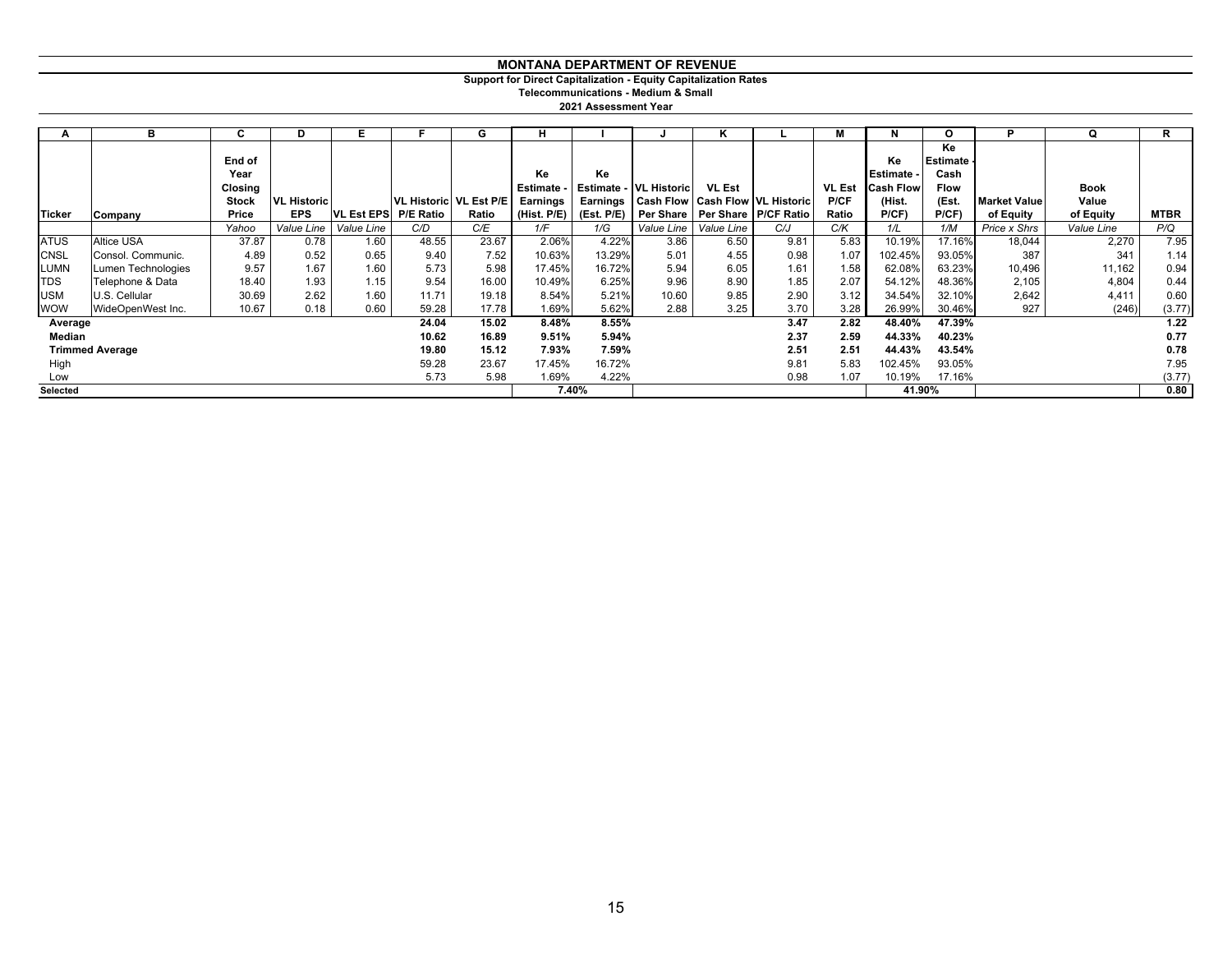#### **Support for Direct Capitalization - Debt Capitalization Rate**

**Telecommunications - Medium & Small**

|  | (\$ in Millions) |
|--|------------------|
|  |                  |

| A                    | B                      | C                   | D                    | E                    | F                   | G                   | н                 |                      |             |
|----------------------|------------------------|---------------------|----------------------|----------------------|---------------------|---------------------|-------------------|----------------------|-------------|
|                      |                        | <b>Current Year</b> | <b>Previous Year</b> | <b>Previous Year</b> | <b>Current Year</b> | <b>Current Year</b> | Average           | <b>Current Yield</b> | <b>MTBR</b> |
| <b>Ticker</b>        | <b>Company</b>         | Interest Exp.       | <b>MV LT Debt</b>    | <b>BV LT Debt</b>    | <b>MV LT Debt</b>   | <b>BV LT Debt</b>   | <b>MV LT Debt</b> |                      |             |
|                      |                        | 10-K                | 10-K                 | $10-K$               | 10-K                | 10-K                | $(D+F)/2$         | (C/H)                | (F/G)       |
| <b>ATUS</b>          | <b>Altice USA</b>      | 1,353               | 25,961               | 24,420               | 27,970              | 26,722              | 26,966            | 5.02%                | 1.05        |
| <b>CNSL</b>          | Consol. Communic.      | 144                 | 2,141                | 2,278                | 2,011               | 1,950               | 2,076             | 6.92%                | 1.03        |
| <b>ILUMN</b>         | Lumen Technologies     | 1,668               | 35,959               | 34,694               | 33,512              | 31,837              | 34,736            | 4.80%                | 1.05        |
| <b>TDS</b>           | Telephone & Data       | 168                 | 2,429                | 2,326                | 3,657               | 3,429               | 3,043             | 5.52%                | 1.07        |
| <b>USM</b>           | U.S. Cellular          | 112                 | 1,596                | 1,510                | 2,708               | 2,491               | 2,152             | 5.20%                | 1.09        |
| <b>WOW</b>           | WideOpenWest Inc.      | 131                 | 2,220                | 2,290                | 2,203               | 2,266               | 2,212             | 5.91%                | 0.97        |
| <b>All Companies</b> |                        | 3,575               |                      |                      | 72,062              | 68,696              | 71,184            | 5.02%                | 1.05        |
| Average              |                        |                     |                      |                      |                     |                     |                   | 5.56%                | 1.04        |
| Median               |                        |                     |                      |                      |                     |                     |                   | 5.36%                | 1.05        |
|                      | <b>Trimmed Average</b> |                     |                      |                      |                     |                     |                   | 5.41%                | 1.05        |
| High                 |                        |                     |                      |                      |                     |                     |                   | 6.92%                | 1.09        |
| Low                  |                        |                     |                      |                      |                     |                     |                   | 4.80%                | 0.97        |
| <b>Selected</b>      |                        |                     |                      |                      |                     |                     |                   | 5.40%                | 1.05        |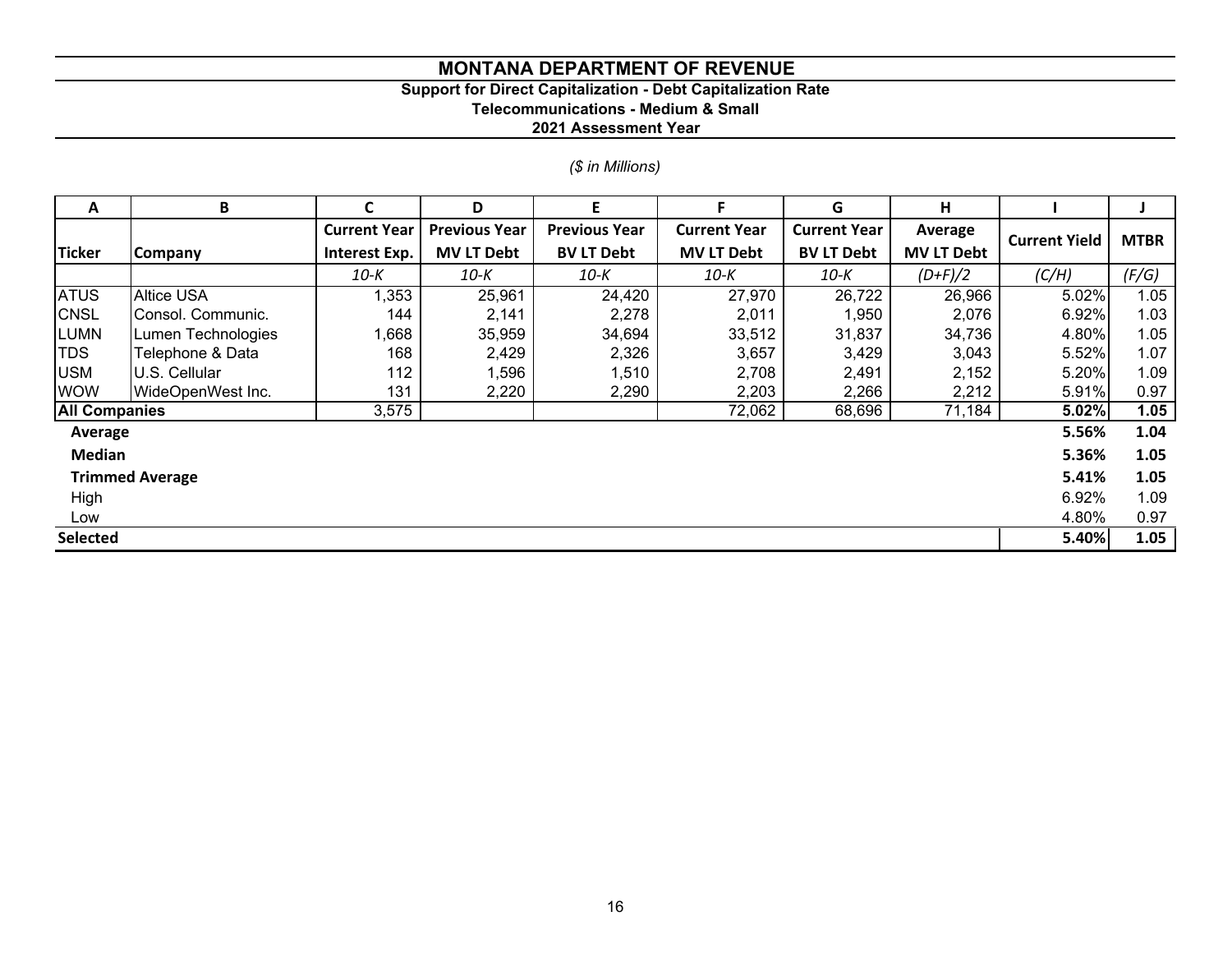**Support of Stock Price - From YAHOO Finance Telecommunications - Medium & Small**

|               |                    |       | <b>End of Period Closing Stock Price</b> |       |       |       |       |       |       |       |       |       |       |
|---------------|--------------------|-------|------------------------------------------|-------|-------|-------|-------|-------|-------|-------|-------|-------|-------|
|               |                    |       |                                          |       |       |       |       |       | 10    |       |       | 13    | 14    |
| A             | в                  | С     | D                                        |       |       | G     | н     |       |       | n     |       | M     | N     |
|               |                    |       |                                          |       |       |       |       |       |       |       |       |       |       |
| <b>Ticker</b> |                    |       |                                          | Mar.  |       |       |       |       |       |       |       |       |       |
|               | <b>Company</b>     | Jan.  | Feb.                                     |       | Apr.  | May.  | Jun.  | Jul.  | Aug.  | Sep.  | Oct.  | Nov.  | Dec.  |
| <b>ATUS</b>   | <b>Altice USA</b>  | 27.36 | 25.86                                    | 22.29 | 25.97 | 25.72 | 22.54 | 26.99 | 27.58 | 26.00 | 26.95 | 33.92 | 37.87 |
| <b>CNSL</b>   | Consol. Communic.  | 4.83  | 6.22                                     | 4.55  | 6.27  | 6.06  | 6.77  | 7.30  | 7.78  | 5.69  | 4.67  | 5.60  | 4.89  |
| <b>LUMN</b>   | Lumen Technologies | 12.24 | 10.82                                    | 8.48  | 9.71  | 8.99  | 9.40  | 9.05  | 10.08 | 9.67  | 8.26  | 10.02 | 9.57  |
| <b>ITDS</b>   | Telephone & Data   | 21.88 | 19.43                                    | 16.17 | 19.12 | 19.97 | 19.38 | 19.09 | 22.74 | 18.13 | 16.85 | 18.81 | 18.40 |
| <b>USM</b>    | U.S. Cellular      | 32.02 | 31.41                                    | 29.29 | 31.83 | 31.51 | 30.87 | 29.67 | 36.38 | 29.53 | 29.12 | 31.35 | 30.69 |
| <b>WOW</b>    | WideOpenWest Inc.  | 6.75  | 6.29                                     | 4.76  | 5.92  | 6.51  | 5.27  | 5.46  | 5.75  | 5.19  | 4.99  | 8.19  | 10.67 |